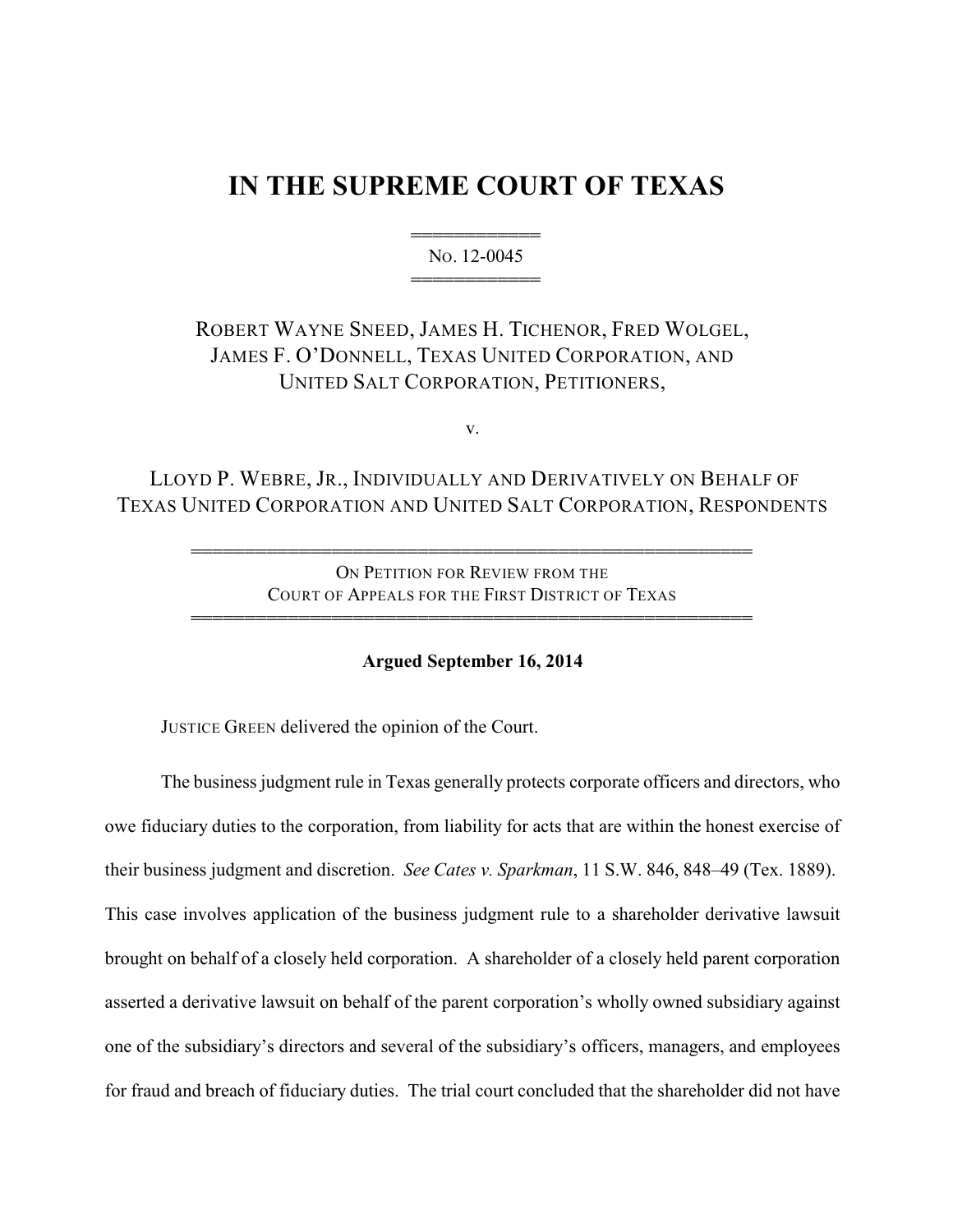standing to bring the derivative lawsuit and granted the defendants' pleas to the jurisdiction and motions to dismiss. The court of appeals reversed and held that the shareholder had double-derivative standing to sue, and that the business judgment rule did not impose a jurisdictional barrier that the shareholder had to overcome to bring a derivative lawsuit on behalf of a closely held corporation. 358 S.W.3d 322, 326 (Tex. App.—Houston [1st Dist.] 2011). The petitioners raise three issues: (1) what role does the business judgment rule play when a shareholder brings a derivative lawsuit on behalf of a closely held corporation; (2) whether a shareholder plaintiff must establish derivative standing by pleading and proving jurisdictional facts to overcome the board of directors' business judgment not to pursue the closely held corporation's cause of action; and (3) whether Texas recognizes the concept of double-derivative standing, which enables a shareholder of a parent corporation to bring a derivative lawsuit on behalf of a wholly owned subsidiary. We affirm the court of appeals' judgment.

#### **I. Factual and Procedural Background**

This case demonstrates the close ties within closely held corporations. In 1926, C.J. Webre started a family business mining salt from underground salt caverns in Hockley, Texas. The family business grew and became profitable. Over time, the family business evolved into multiple corporations and companies, wholly owned subsidiaries, and affiliates that engaged in brine production and salt manufacturing. Texas Brine Company, LLC and other related entities drilled wells into salt caverns to produce and recover brine. The brine producing line of companies also used the underground caverns by injecting gas or liquid hydrocarbons for storage. Texas United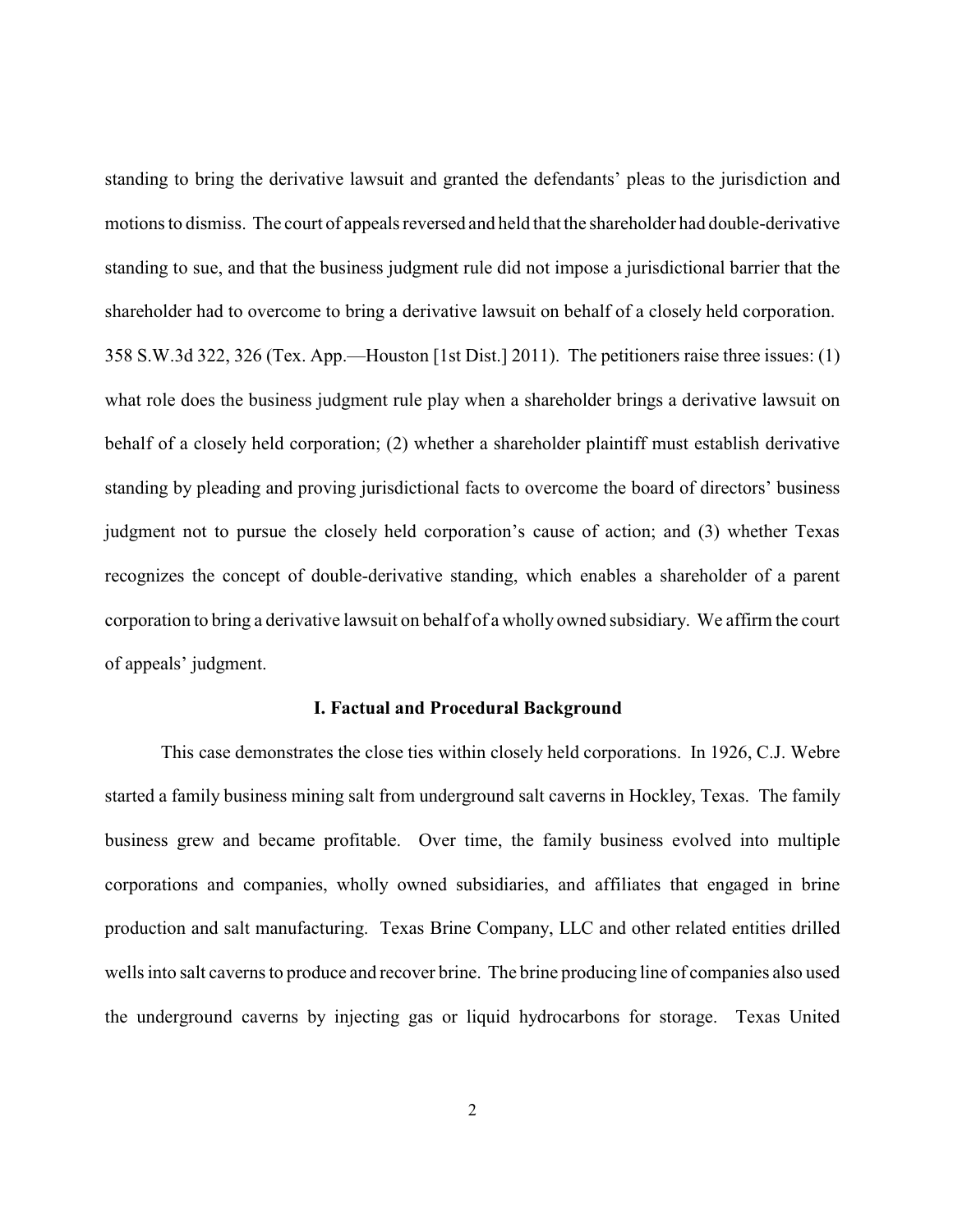Corporation and its wholly owned subsidiary, United Salt Corporation, engaged in the business of manufacturing salt products for sale to retail and business customers.

Ownership of the entities comprising the family business has remained within the Webre family. During the relevant time in this case, four siblings—Lloyd P. Webre, Jr., Camille Webre Tichenor, Mary Iris Webre, and Roberta Webre Rude (collectively the Webre siblings)—each owned roughly 24% of the Class A voting stock in Texas United.<sup>1</sup> In addition, Camille Webre Tichenor's husband, James Tichenor, owned 2.4% of Texas United stock, and the Webre siblings' uncle, Arnold Webre, owned approximately 1.34%. Each Texas United shareholder served on the Texas United board of directors along with Robert Duboise, who formerly served as president of Texas United.

Robert Sneed served as the president and CEO of Texas United. Sneed also served as the secretary and treasurer of Texas Brine. In addition to being a shareholder and board member, James Tichenor served as Texas United's senior vice president. Tichenor also served as the vice president of Texas Brine. Fred Wolgel served as Texas United's vice president and general counsel. Wolgel also served as the vice president and general counsel of Texas Brine.

The four Webre siblings also served on the board of directors of Texas United's wholly owned subsidiary, United Salt, along with Iris P. Webre (their mother), Arnold Webre (their uncle), their brother-in-law James Tichenor (Camille Webre Tichenor's husband), and Robert Duboise. James

<sup>&</sup>lt;sup>1</sup> Texas United also issued non-voting Class B stock, which was owned by each of the Webre siblings, as well as multiple limited partnerships and family trusts.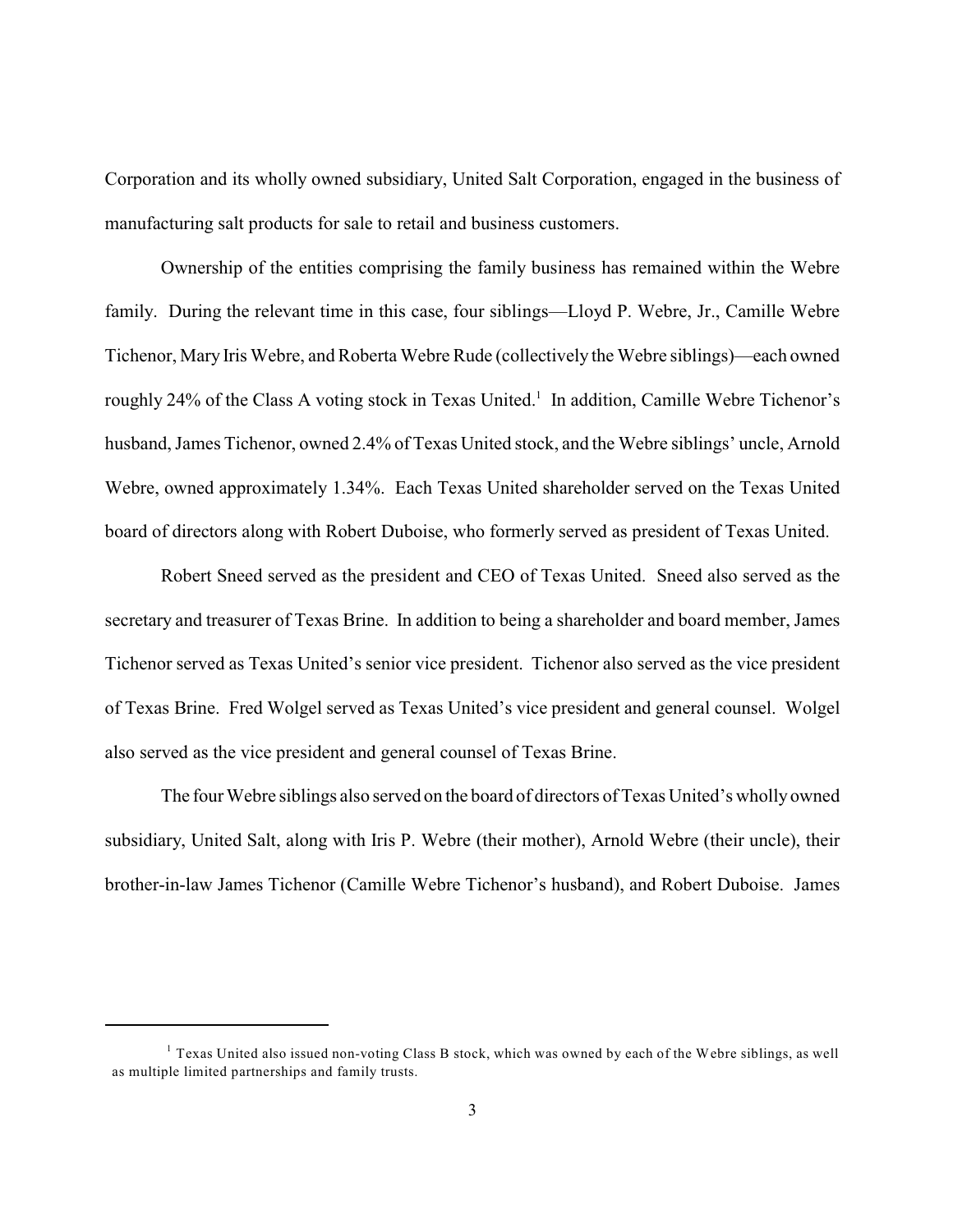O'Donnell served as the president and CEO of United Salt.<sup>2</sup> Fred Wolgel served as United Salt's general counsel. Robert Sneed served as United Salt's secretaryand treasurer during the relevant time in this case.

Although each of the entities comprising the family business was closely held, the Webre family operated them as if they were larger, publicly traded entities. The entities were managed in full observation of all corporate formalities, there were regular shareholder and board of director meetings, and the entities kept written records of the actions and resolutions taken at those meetings. The family business also employed other staff, employees, and officers to help run the various entities.

#### **A. The Saltville Acquisition**

The dispute in this case arose from a United Salt business deal to acquire a salt mining and storage facility in Saltville, Virginia (the Saltville Acquisition). Beginning in 2006, United Salt's president, James O'Donnell, presented the Saltville Acquisition as a new business opportunity to the board of directors. The acquired land and facilities would be used to recover salt for sale, and a plan was formed to expand the Saltville facilities to drill additional wells to extract salt from the brine and to eventually use the underground caverns created by the brining process for gas storage. Due to concerns over the potential liabilities of operating a gas storage facility, Texas Brine was to create a new subsidiary to acquire the gas storage operations immediately after the Saltville Acquisition.

 $2$  Iris P. Webre served on the United Salt board of directors during the events in question. Prior to December 2007, Iris P. Webre owned 46% of the voting stock in Texas United. At that time, each of her children owned about 12.5%. Sometime around December 2007, Iris P. Webre sold each of the Webre siblings 11.5% of the issued and outstanding Texas United shares, which increased each sibling's overall ownership interest to 24%.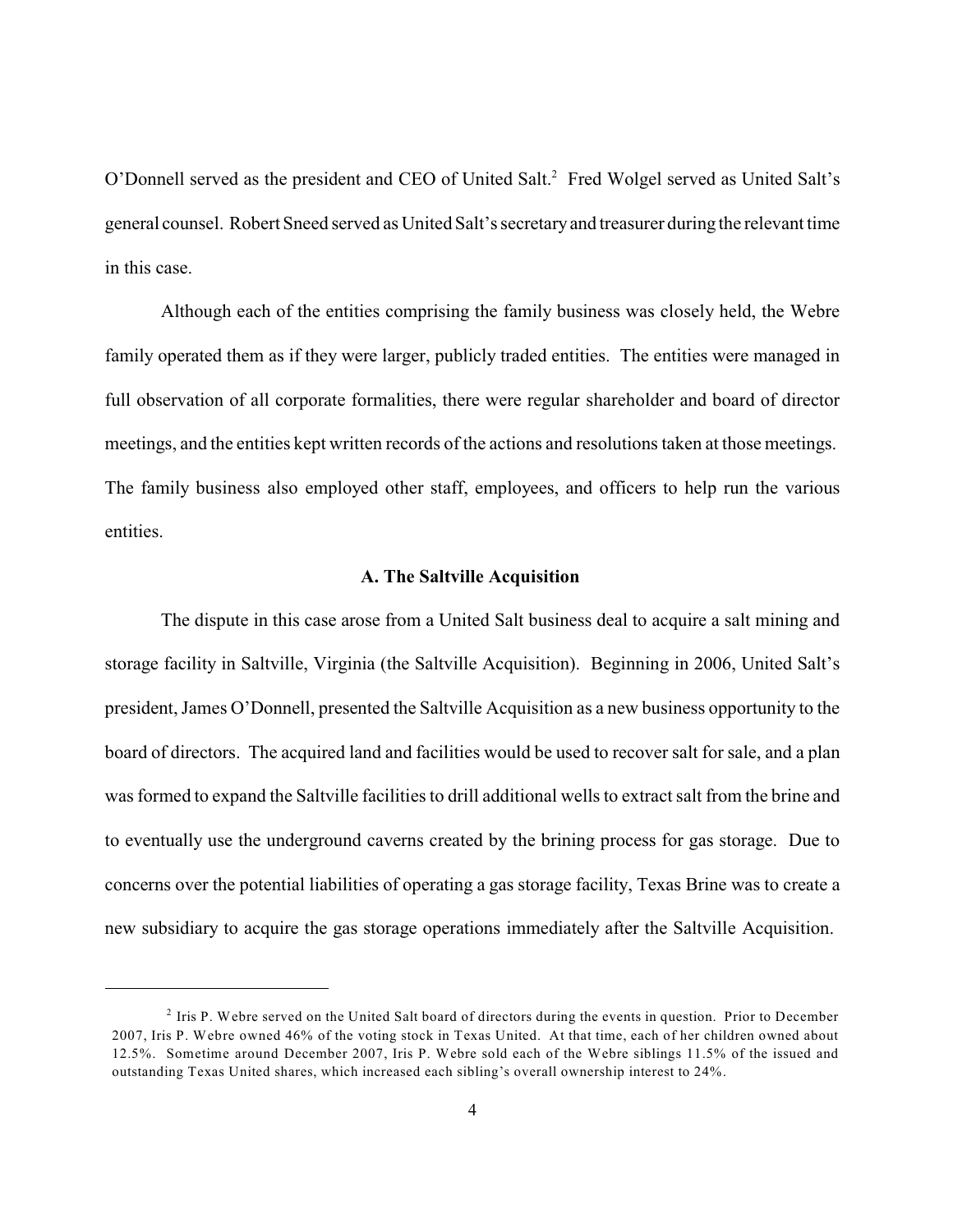Thus, according to the plan, the newly formed subsidiary, Texas Brine Company Saltville, LLC, would acquire the gas storage operations, as well as the associated liabilities, from United Salt at a cost of approximately \$3,451,500.

Over the course of several years, corporate records reflect that the United Salt board of directors took numerous votes and actions with respect to conducting, affirming, and ratifying the Saltville Acquisition. Every vote was passed by a majority of the United Salt board of directors. Eventually, the United Salt board became aware that the cost of the Saltville Acquisition was exceeding initial projections, and the board commissioned investigations into the cost overruns to inquire about any possible wrongdoing. The investigations included the hiring of an independent accounting firm to conduct an audit of the Saltville Acquisition, but the accounting firm did not find any fraud or self-dealing in the payment of expenditures or costs. Financial projections for the Saltville Acquisition, which included projected cost overruns, forecasted that the deal would generate a net profit of \$46 million over the first ten years. Each of the four Webre siblings, as shareholders of United Salt's parent corporation, Texas United, were projected to receive approximately \$10 million in profit from the deal over the same ten-year period.

One United Salt director, Lloyd P. Webre, Jr. (Webre), who was also a Texas United director and shareholder, was not convinced about the profitability of the Saltville Acquisition. He dissented every time the United Salt board took a vote regarding the deal. He even visited the Saltville facility to question its management about his concerns. Time and again, he voiced his concerns at the United Salt director meetings to his family and the other directors, and time and again, a majority of the board of directors voted to proceed with the Saltville Acquisition.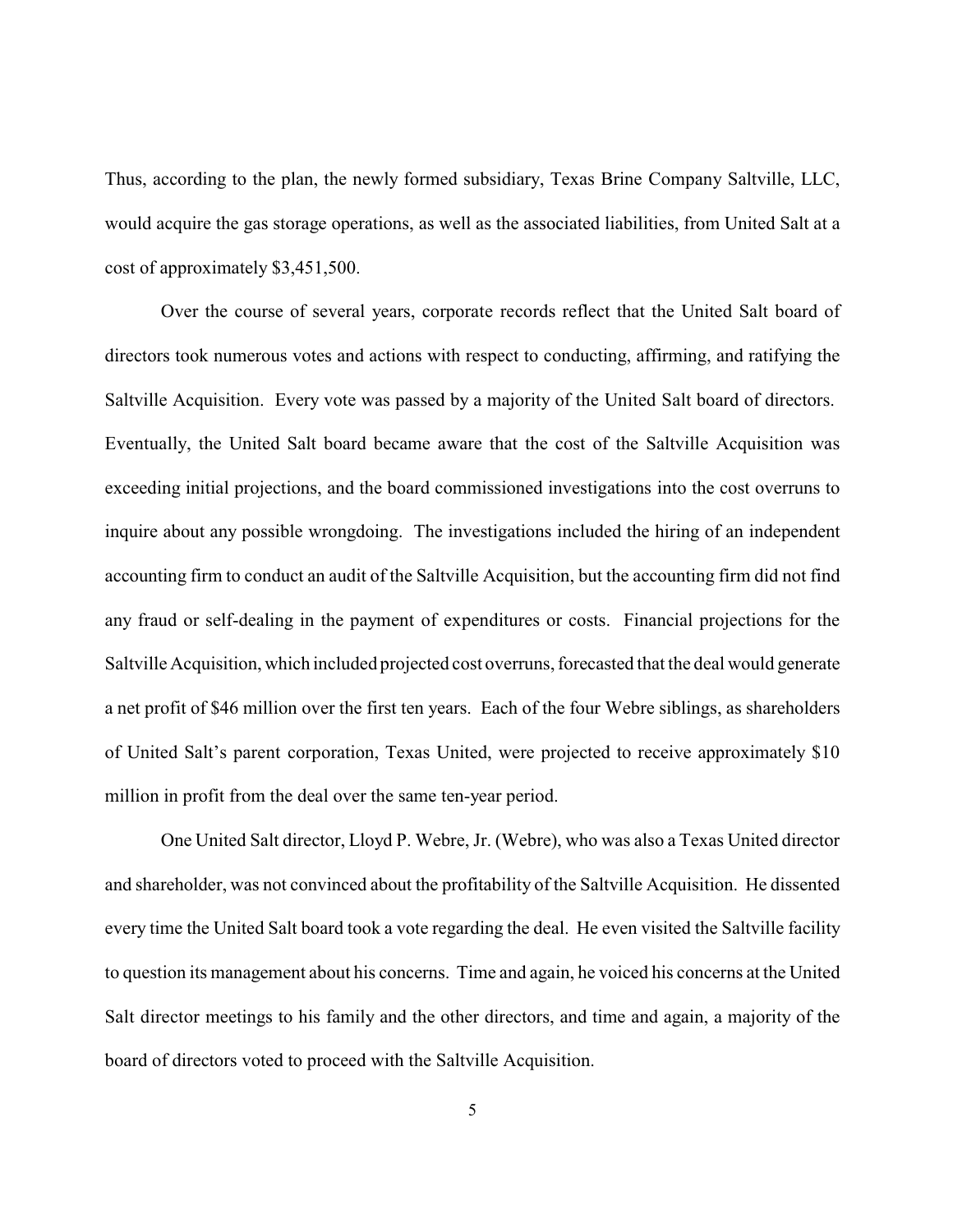# **B. The Lawsuit**

After the Saltville Acquisition was completed, Webre sued a director and several of the officers and managerial employees of United Salt and other affiliated entities in his individual capacity and derivatively on behalf of United Salt and Texas United. Webre's lawsuit was based on his status as a shareholder in Texas United. Specifically, Webre sued Robert Sneed, James Tichenor, Fred Wolgel, and James O'Donnell (collectively, the individual defendants) as the officers and managers of United Salt and the other entities affiliated with Texas United.<sup>3</sup> Webre's original petition alleged that the individual defendants' initial presentation to the Texas United board of directors about the Saltville Acquisition never mentioned the possibility of operating a gas storage facility at the site. Webre alleged that in later presentations to United Salt's board of directors, the individual defendants presented additional information about the Saltville Acquisition, but again failed to disclose the possibility of future gas storage operations. At that time, according to Webre, the individual defendants were executing corporate documents in connection with the Saltville Acquisition that expressly contemplated that the transaction would include gas storage operations. Webre alleged that the United Salt board of directors relied upon the individual defendants' material non-disclosures and other misrepresentations, which caused United Salt to enter into an unprofitable transaction that lost in excess of \$7,000,000 due to the individual defendants' "miscalculations, negligence, errors, mismanagement and lack of proper expertise."

 $^3$  James Tichenor was also a director of Texas United and United Salt, and was a minority shareholder of Texas United.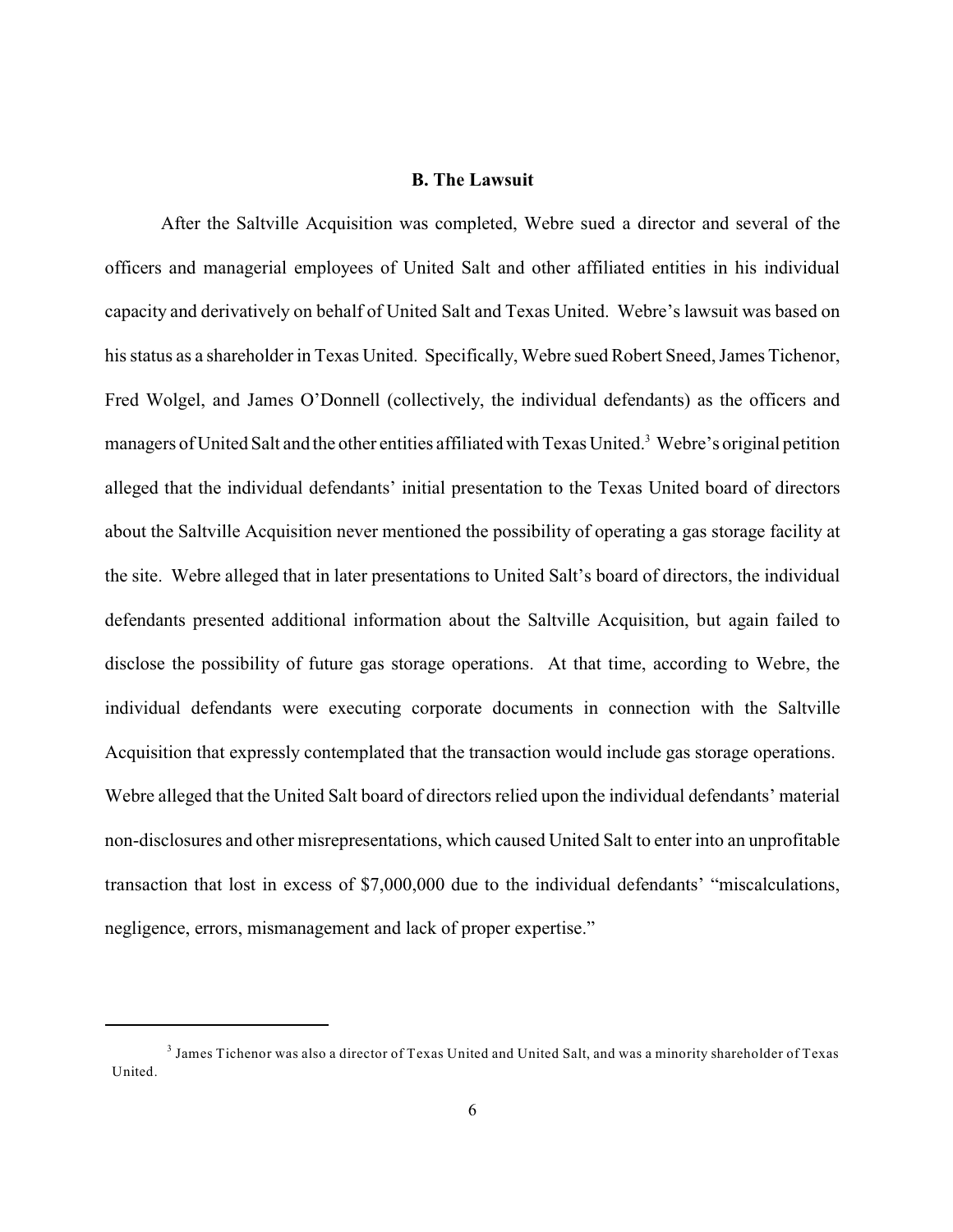Webre amended his petition to allege that the individual defendants "purposely and fraudulently failed to fully inform the directors of United Salt about the full scope of the [Saltville Acquisition], potential liabilities, additional costs, and plans for the future of the Saltville Acquisition and that such actions were fraudulent and a breach of their fiduciary duties." Webre also alleged that the individual defendants breached their fiduciary duties by recklessly entering into contracts on behalf of United Salt that the corporation could not perform, and that they engaged in fraudulent concealment of key information relating to the Saltville Acquisition. Recognizing the large overlap between the management of the entities involved in the Saltville Acquisition, Webre alleged that the respective boards of directors relied heavily on the individual defendants for advice, guidance, and information in making corporate decisions. This heavy reliance enabled the individual defendants to manipulate the respective boards by providing false or incomplete information. Webre alleged that he visited the Saltville site personally, discovered numerous problems associated with the proposed acquisition, and wrote a letter to the individual defendants in April 2007 detailing his concerns. He alleged that the individual defendants failed to fully investigate all of the concerns presented in the letter, and in a special United Salt board meeting later that month, the individual defendants failed to provide the board with complete information to allow the board members to make an informed decision about whether to proceed with the Saltville Acquisition. As a result, a majority of the United Salt board members voted to reaffirm the Saltville Acquisition, and later, according to Webre, the numerous problems he predicted materialized and caused United Salt and Texas United significant financial loss. Webre also accused the individual defendants of knowingly or recklessly supplying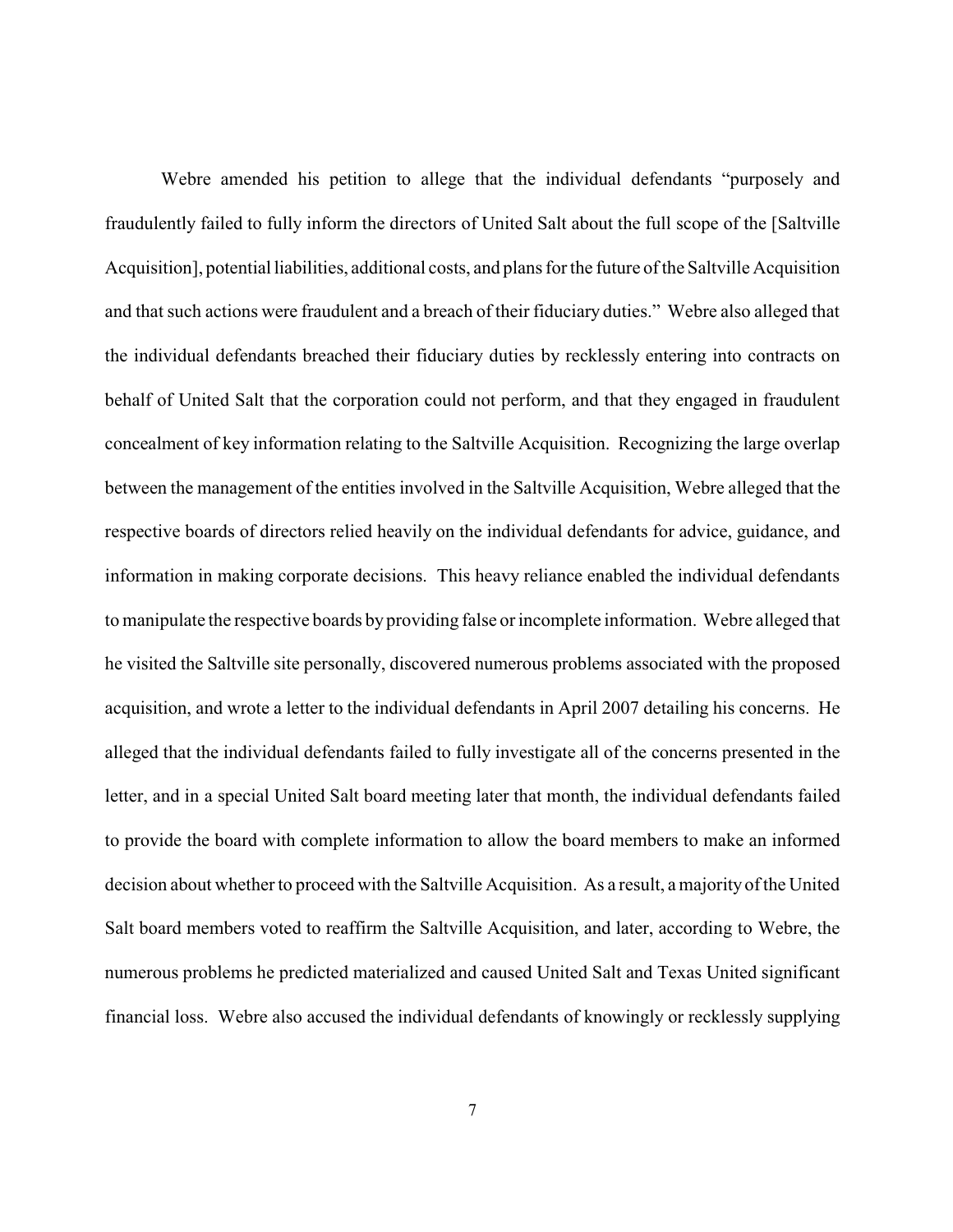false information to the United Salt and Texas United boards of directors to boost the corporations' financial forecasts so the individual defendants would receive higher performance bonuses.

Texas United and United Salt (collectively, the corporations) intervened as indispensable defendants. The corporations and the other individual defendants (collectively, the defendants) filed special exceptions, pleas to the jurisdiction, pleas in abatement, motions for summary judgment, and motions to dismiss that contended, among other things, that Webre lacked standing to assert a shareholder derivative lawsuit.

The trial court found that Webre lacked standing to sue, but it did not elaborate on whether Webre's lack of standing was based on the double-derivative nature of the lawsuit or because his pleadings failed to overcome the business judgment rule. The trial court granted the pleas to the jurisdiction and motions to dismiss the lawsuit, and it did not rule on the motions for summary judgment, pleas in abatement, or special exceptions.

The court of appeals reversed. 358 S.W.3d at 326. Regarding the business judgment rule, the court of appeals held that the trial court should not have dismissed Webre's lawsuit for lack of standing due to his failure to plead and prove that the directors' decision not to pursue the corporation's causes of action was due to fraud or self-dealing. *Id.* at 335–36. The court of appeals also held that because Webre brought a shareholder derivative lawsuit on behalf of a closely held corporation, the written demand requirements of Texas Business Corporation Act (TBCA) article 5.14(C) did not apply to bar the lawsuit.<sup>4</sup> *Id.* at 334, 336–37. In addition, the court of appeals held

 $4$  The parties do not dispute the court of appeals' application of the TBCA, which formerly governed Texas corporations, to this case. *See* 358 S.W.3d at 326 n.1 (deciding to apply article 5.14 of the TBCA because "[t]he entities at issue here were formed prior to 2006, and this lawsuit was filed on April 13, 2009"); *see also* TEX. BUS. CORP. ACT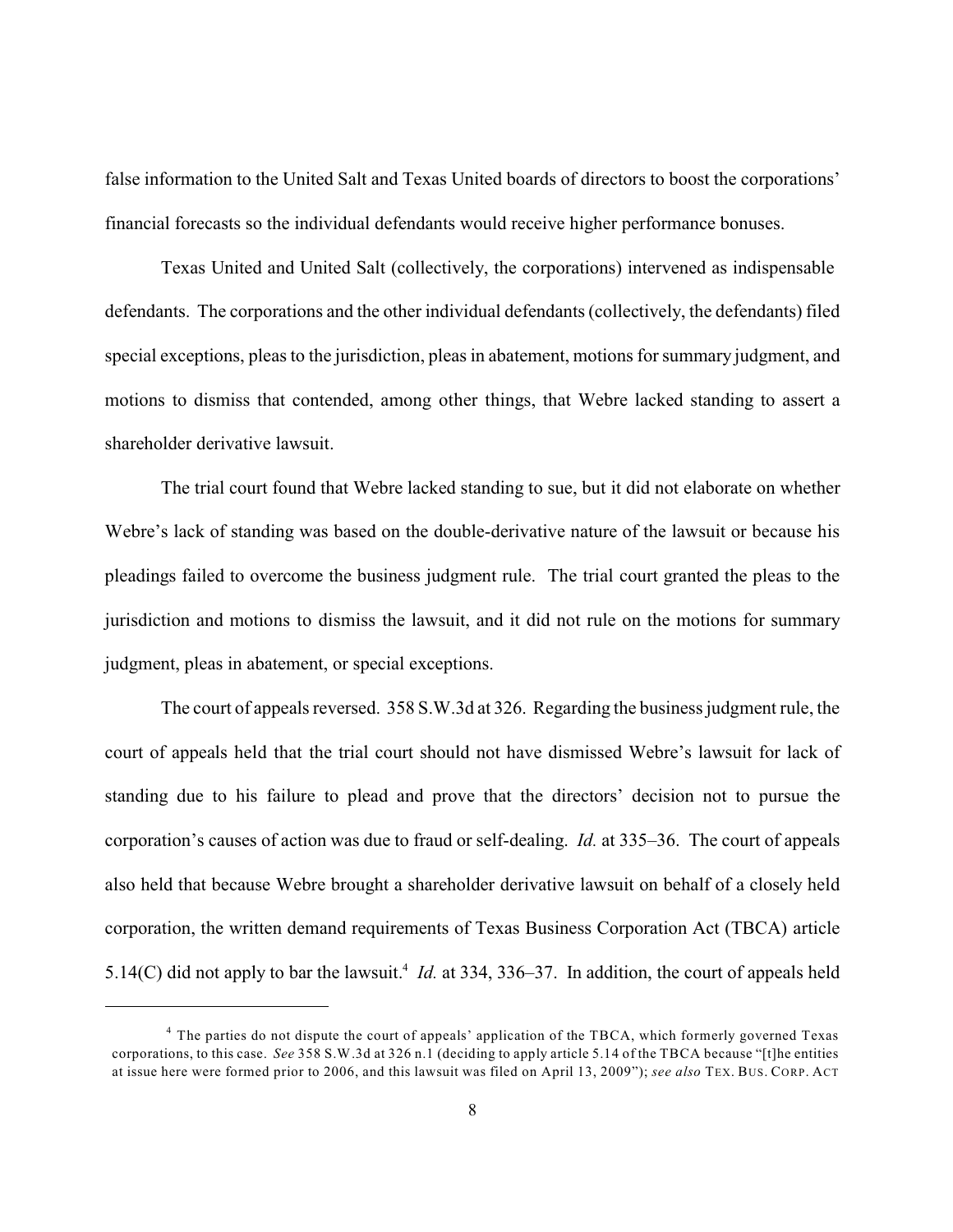that Webre had double-derivative standing to sue because he was a shareholder of Texas United, and he therefore held an equitable ownership interest in United Salt because it was Texas United's wholly owned subsidiary. *Id.* at 333. Finally, the court of appeals held that TBCA article 5.14(L) allowed Webre to pursue direct recovery against the individual defendants by virtue of a derivative lawsuit.<sup>5</sup> *Id.* at 337.

#### **II. Discussion**

This case involves closely held corporations, which are defined as having fewer than thirtyfive shareholders and "no shares listed on a national securities exchange or regularly quoted in an over-the-counter market by one or more members of a national securities association."<sup>6</sup> TEX. BUS. CORP. ACT art. 5.14(L)(2). Just last year, we described characteristics that are unique to closely held corporations and those who hold ownership interests in them:

art. 11.02 ("This Act expires January 1, 2010."). The Legislature enacted the Texas Business Organizations Code (TBOC) to codify statutes relating to business entities and other for-profit and non-profit private entities, including the provisions contained in article 5.14. *See* Act of May 13, 2003, 78th Leg., R.S., ch. 182, § 1, 2003 Tex. Gen. Laws 267, 448–51 (current version at TEX. BUS. ORGS. CODE §§ 21.551–.563). The TBOC applies to entities formed or converted under Texas law after January 1, 2006. *See* TEX. BUS. ORGS. CODE §§ 402.001, .005. Entities in existence on January 1, 2006, could continue to be governed by former laws until January 1, 2010, after which time all business entities had to conform to the TBOC. *See id.* § 402.005. The parts of the TBCA and TBOC that pertain to closely held corporations are substantially similar and the outcome here would be the same under either statute, but we accept the parties' position that the TBCA is the appropriate statute to apply in this case. *See id.* §§ 402.006, .014.

 $5$  The court of appeals also held it was not proper to attack subject matter jurisdiction on grounds that Webre was barred by estoppel from bringing a derivative lawsuit because he allegedly benefitted from the Saltville Acquisition. 358 S.W.3d at 334–35. The defendants did not appeal that portion of the court of appeals' ruling.

A "closely held corporation" is not to be confused with a "close corporation." *See Ritchie v. Rupe*, 443 6 S.W.3d 856, 878 n.34 (Tex. 2014). Only non-publicly traded corporations with fewer than thirty-five shareholders can meet the definition of a "closely held corporation." *See* TEX. BUS. CORP. ACT art. 5.14(L)(2); *see also Ritchie*, 443 S.W.3d at 878 n.34. Any corporation can "elect to operate as a 'close corporation' by so providing in the appropriate corporate documents." *Ritchie*, 443 S.W.3d at 878 n.34; *see also* TEX. BUS. CORP. ACT art. 12.11, 12.13.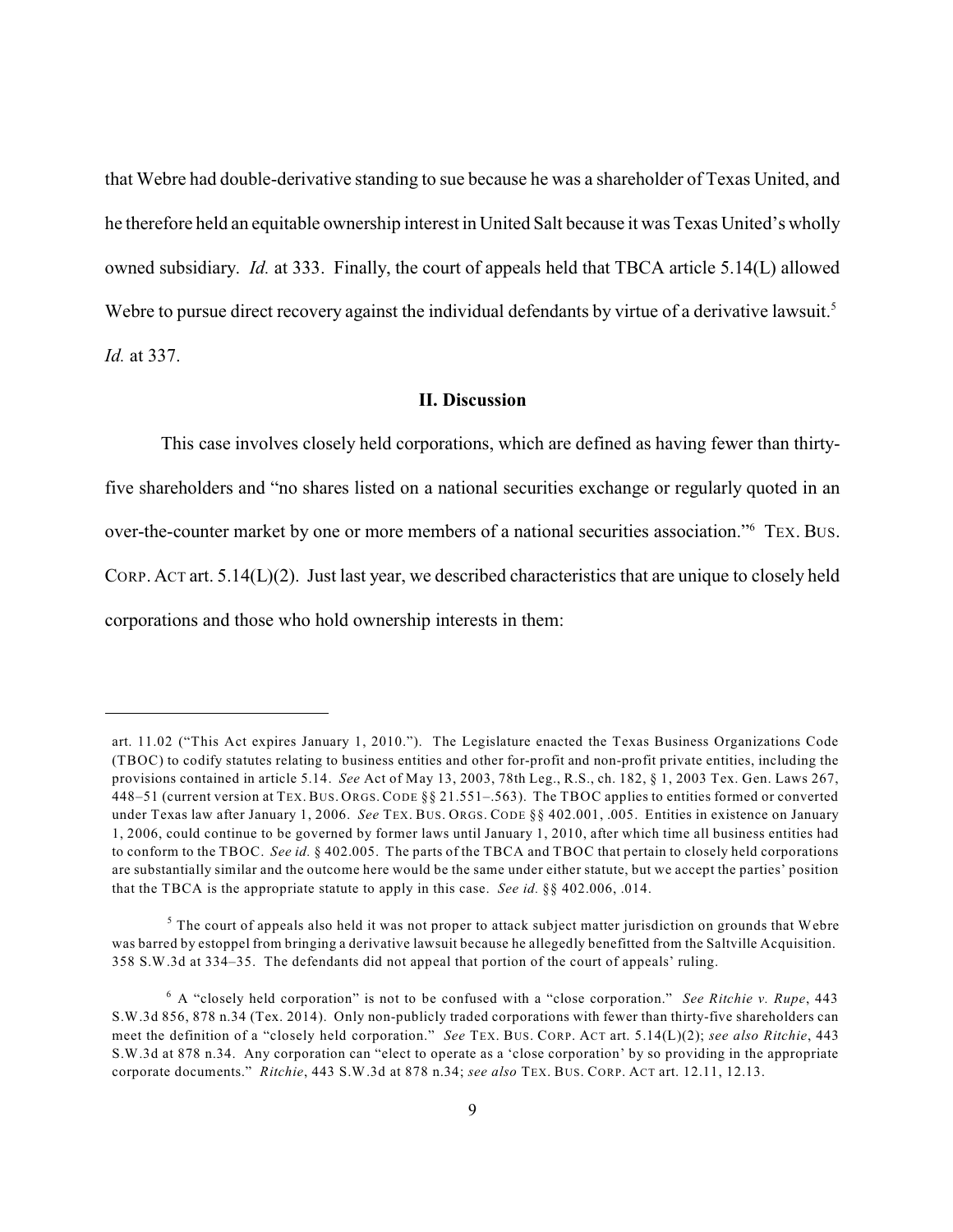By definition, a "closely held" corporation is owned by a small number of shareholders whose shares are not publicly traded. Often, these shareholders enjoy personal relationships as friends or family members in addition to their business relationship. Sometimes, theyenterinto shareholder agreements to define things like their respective management and voting powers, the apportionment of losses and profits, the payment of dividends, and their rights to buy or sell their shares from or to each other, the corporation, or an outside party. Occasionally, things don't work out as planned: shareholders die, businesses struggle, relationships change, and disputes arise. When . . . there is no shareholders' agreement, minority shareholders who lack both contractual rights and voting power may have no control over how those disputes are resolved. As a group of law school professors . . . observed, minority shareholders in closely held corporations have "no statutory right to exit the venture and receive a return of capital" like partners in a partnership do, and "usually have no ability to sell their shares" like shareholders in a publicly held corporation do; thus, if they fail to contract for shareholder rights, they will be "uniquely subject to potential abuse by a majority or controlling shareholder or group." Unhappy with the situation and unable to change it, they are often unable to extract themselves from the business relationship, at least without financial loss.

*Ritchie*, 443 S.W.3d at 878–79 (footnotes omitted). With these characteristics in mind, we consider the role of the business judgment rule in shareholder derivative actions brought on behalf of closely held corporations. Then we turn to the issue of whether the business judgment rule impacts a shareholder's standing to assert a derivative action on behalf of a closely held corporation. Finally, we address double-derivative standing.

## **A. Applicability of the Business Judgment Rule to Closely Held Corporations**

In Texas, the business judgment rule protects corporate officers and directors from being held liable to the corporation for alleged breach of duties based on actions that are negligent, unwise, inexpedient, or imprudent if the actions were "within the exercise of their discretion and judgment in the development or prosecution of the enterprise in which their interests are involved."<sup>7</sup> Cates, 11

 $^7$  We refer to breach of duty claims generally because this case does not require us to consider which duties are subject to the business judgment rule.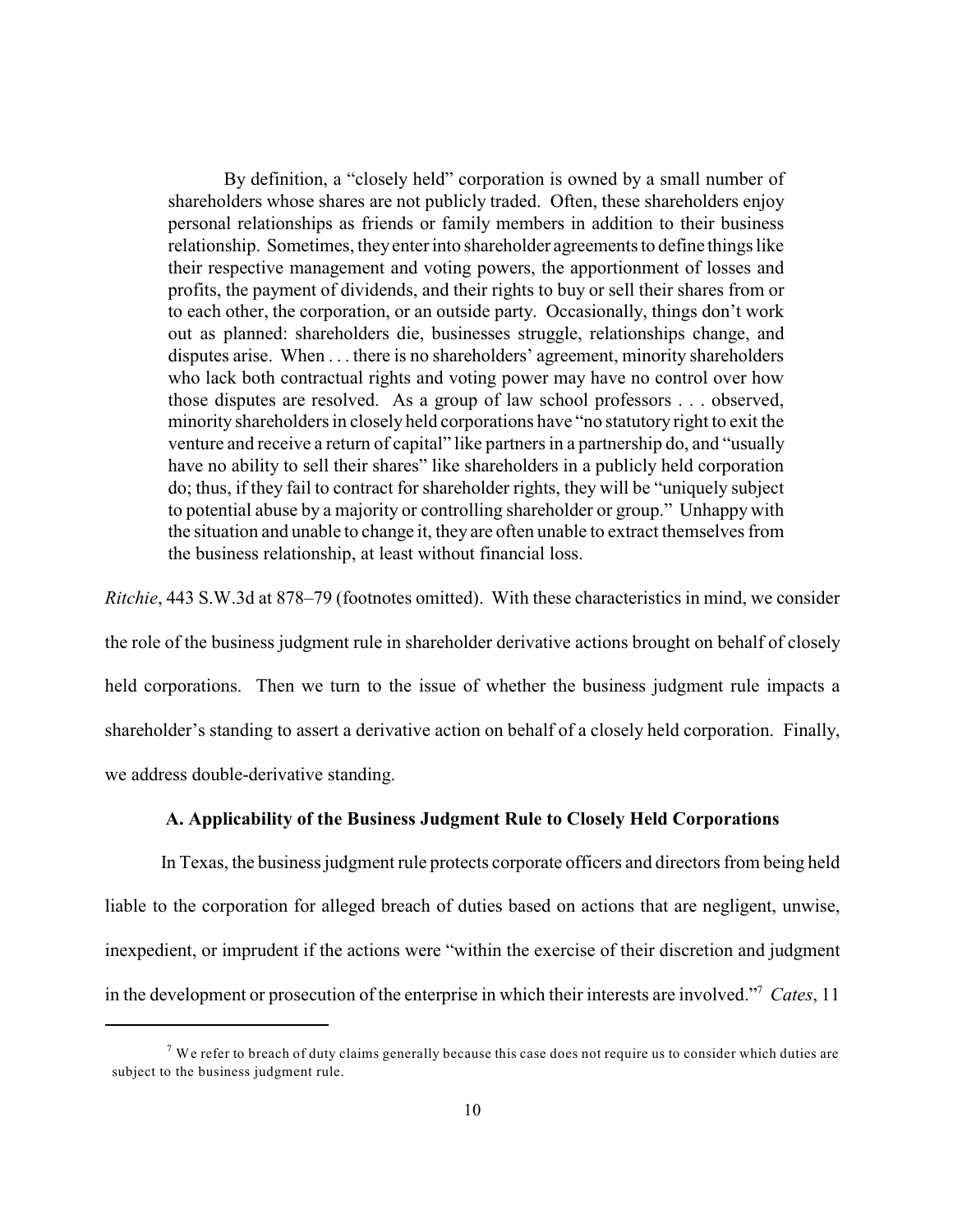S.W. at 849. "Directors, or those acting as directors, owe a fiduciary duty to the corporation in their directorial actions, and this duty 'includes the dedication of [their] uncorrupted business judgment for the sole benefit of the corporation.'" *Ritchie*, 443 S.W.3d at 868 (quoting *Int'l Bankers Life Ins. Co. v. Holloway*, 368 S.W.2d 567, 577 (Tex. 1963)). The business judgment rule also applies to protect the board of directors' decision to pursue or forgo corporate causes of action. *See Cates*, 11 S.W. at 848–49; *Langston v. Eagle Publ'g Co.*, 719 S.W.2d 612, 616 (Tex. App.—Waco 1986, writ ref'd n.r.e.) (citing *Zauber v. Murray Sav. Ass'n*, 591 S.W.2d 932, 936 (Tex. Civ. App.—Dallas 1979), *writ ref'd n.r.e.*, 601 S.W.2d 940 (Tex. 1980) (per curiam)) ("Before a shareholder can bring a derivative suit in the right of a corporation, he must show that something beyond unsound business judgment has governed the board of directors' refusal to act.").

Thus, the business judgment rule traditionally is implicated twice within the life cycle of a shareholder derivative proceeding brought on behalf of a corporation. First, the business judgment rule applies to the board of directors' decision whether to pursue the corporation's cause of action. *See Cates*, 11 S.W. at 849; *Langston*, 719 S.W.2d at 616–17; *see also Pace v. Jordan*, 999 S.W.2d 615, 623 (Tex. App.—Houston [1st Dist.] 1999, pet. denied) ("Under the business judgment rule, a shareholder cannot institute a derivative suit on the corporation's behalf by merely showing that the board's refusal to act was unwise, inexpedient, negligent, or imprudent."). Second, the business judgment rule applies as a defense to the merits of a shareholder's derivative lawsuit that asserts claims against the corporation's officers or directors for breach of duties that result in injury to the corporation. *See Cates*, 11 S.W. at 848–49.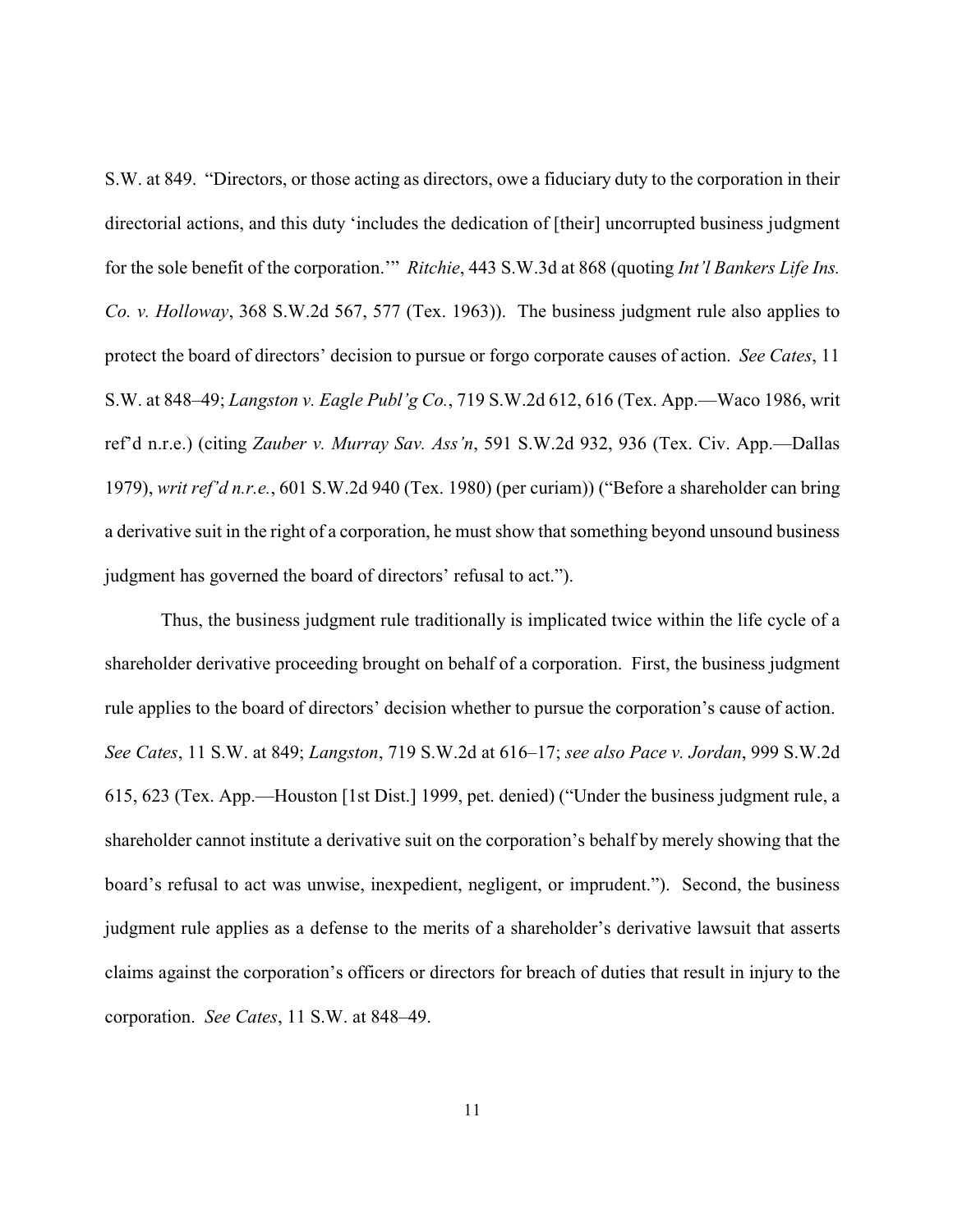The defendants urge us to "reaffirm that the business judgment rule in Texas applies to derivative suits brought on behalf of all corporations, including closely held corporations." The defendants accuse the court of appeals of "removing the protections of the business judgment rule from closely held corporations, [which] conflicts with over 100 years of Texas law represented by *Cates* and its progeny, not to mention equally long-standing authority in other states." In response, Webre contends that "Sections B through H [of article 5.14] provide the statute's traditional 'business judgment rule' provisions, requiring demand, majority vote by the directors, and so forth." Further, Webre argues that the Legislature intended to exempt closely held corporations from those "requirements and defenses" by enacting article 5.14(L). At oral argument, both parties conceded that the business judgment rule applies in derivative proceedings to the merits of the case.

We disagree with the defendants' characterization of the court of appeals' opinion and find no instance where it held that the business judgment rule is entirely inapplicable when derivative suits are brought on behalf of closely held corporations. Instead, the court of appeals held that "sections (B) through (H) of article 5.14 do not apply to derivative suits filed on behalf of closely held corporations." 358 S.W.3d at 336. The court of appeals distinguished *Pace*, which held that "to bring a derivative suit in the right of a corporation, a shareholder must show that the board of directors' refusal to act was governed by something beyond unsound business judgment." *Id.* (quoting *Pace*, 999 S.W.2d at 623). Because *Pace* involved sections of article 5.14 that do not apply to closely held corporations, the court of appeals concluded, "the reasoning in *Pace*, which relied on those provisions [that do not apply to closely held corporations], while applicable then and now to suits brought by a shareholder on behalf of a corporation that is not closely held, does not apply to the instant litigation."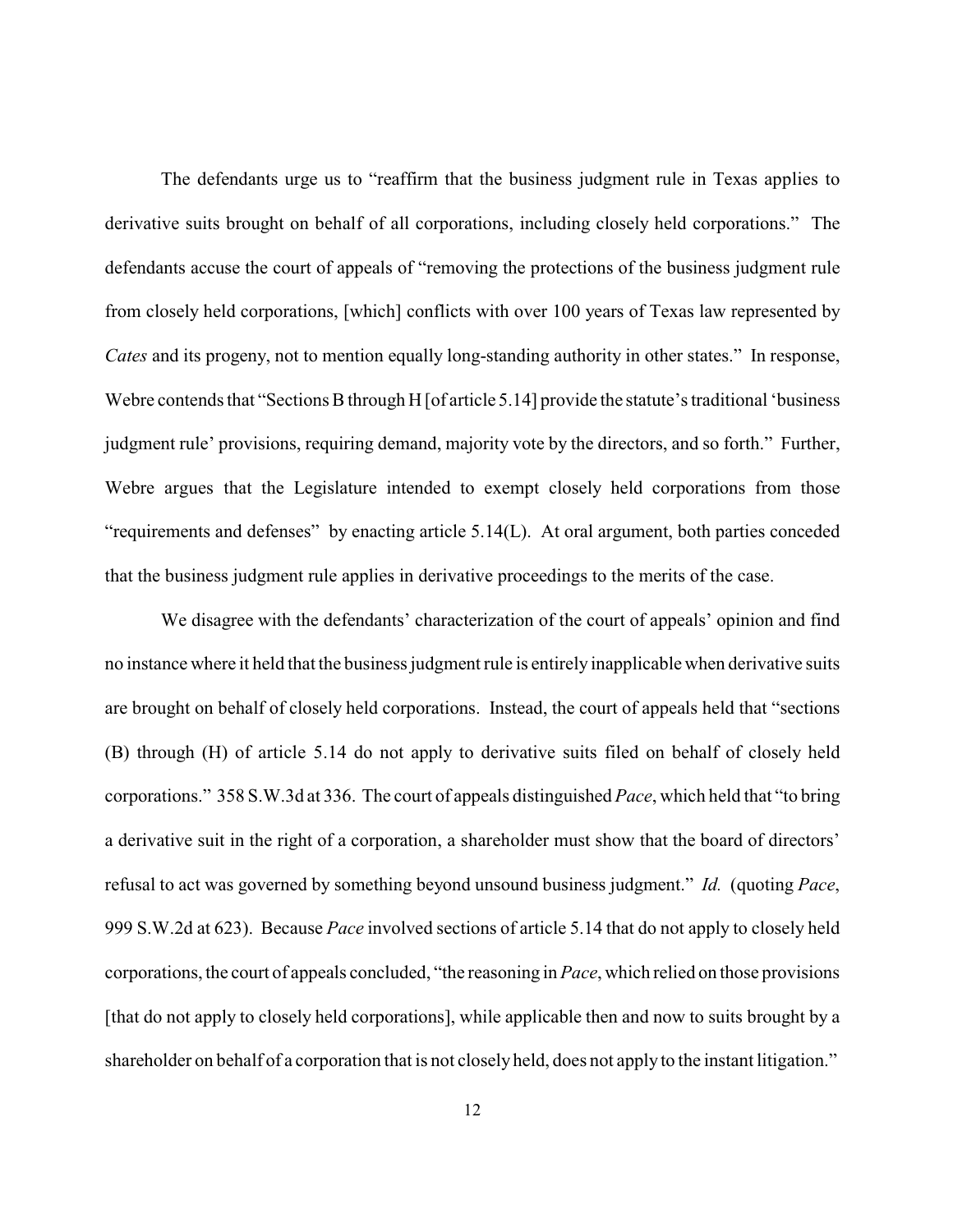*Id.* at 336–37 (citing *Pace*, 999 S.W.2d at 623). The court of appeals never held that the business judgment rule has no applicability in derivative proceedings involving closely held corporations. The defendants' assertion to the contrary is misleading.

Our recent decision in *Ritchie* affirms that the business judgment rule applies to closely held corporations. *See Ritchie*, 443 S.W.3d at 869. The Legislature's codification of shareholder derivative proceeding procedures in article 5.14 did not alter how the business judgment rule, as announced in *Cates*, applies to the merits of claims against a corporation's officers or directors for breach of corporate duties. The business judgment rule continues to apply to the merits of a derivative proceeding, whether brought on behalf of a closely held corporation or any other corporation, when a corporation's officers' or directors' actions are being challenged. The next question we must address is whether the business judgment rule protects a closely held corporation's board of directors' decision not to pursue a corporate cause of action and whether a shareholder plaintiff must plead and prove that such a decision was tainted by fraud, self-interest, or other wrongdoing to establish derivative standing.

# **B. The Business Judgment Rule and a Shareholder's Standing to Initiate a Derivative Proceeding on Behalf of a Closely Held Corporation**

"Standing is a constitutional prerequisite to maintaining suit in either federal or state court." *Williams v. Lara*, 52 S.W.3d 171, 178 (Tex. 2001) (citing *Tex. Ass'n of Bus. v. Tex. Air Control Bd.*, 852 S.W.2d 440, 444 (Tex. 1993)). Generally, unless standing is conferred by statute, "a plaintiff must demonstrate that he or she possesses an interest in a conflict distinct from that of the general public, such that the defendant's actions have caused the plaintiff some particular injury." *Id.* at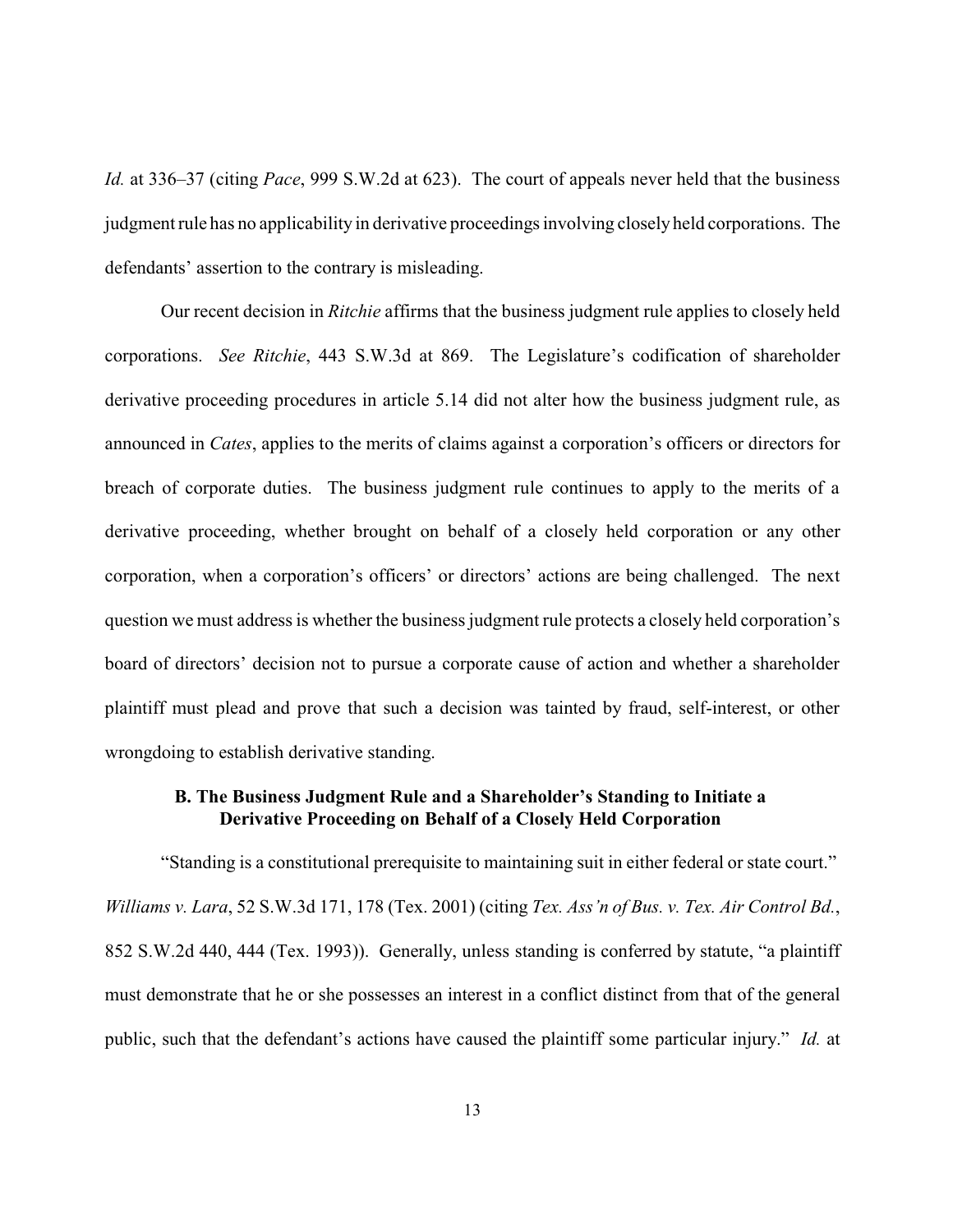178–79 (citing *Hunt v. Bass*, 664 S.W.2d 323, 324 (Tex. 1984)). "The issue of standing focuses on whether a party has a sufficient relationship with the lawsuit so as to have a 'justiciable interest' in its outcome." *Austin Nursing Ctr., Inc. v. Lovato*, 171 S.W.3d 845, 848 (Tex. 2005). "The general test for standing in Texas requires that there '(a) shall be a real controversy between the parties, which (b) will be actually determined by the judicial declaration sought.'" *Tex. Ass'n of Bus.*, 852 S.W.2d at 446 (quoting *Bd. of Water Eng'rs v. City of San Antonio*, 283 S.W.2d 722, 724 (Tex. 1955)).

Standing is a component of subject matter jurisdiction that courts review de novo. *Tex. Dep't of Transp. v. City of Sunset Valley*, 146 S.W.3d 637, 646 (Tex. 2004). A plaintiff's lack of standing may be challenged through a plea to the jurisdiction, as well as other procedural devices. *Bland Indep. Sch. Dist. v. Blue*, 34 S.W.3d 547, 554 (Tex. 2000). "A plea to the jurisdiction challenges the court's authority to decide a case." *Heckman v. Williamson Cnty.*, 369 S.W.3d 137, 149 (Tex. 2012) (citing *Bland Indep. Sch. Dist.*, 34 S.W.3d at 553–54).

Relying on *Cates*, the defendants contend that the business judgment rule "vests responsibility for decision-making in the corporation's board of directors and precludes shareholders from disrupting the board's decisions through derivative actions when the board has determined a particular action is or is not in the corporation's best interest." The defendants assert that the corporation owns the cause of action, and, under article 2.31 of the TBCA, the board of directors, and not shareholders or even the courts, has the power to manage the corporation's affairs. Included under article 2.31's grant of board-only management is the sole authority to decide whether to pursue the corporation's legal rights in litigation. The defendants cite Delaware case law for the proposition that "[t]he business judgment rule is a threshold issue of substance in *every* derivative suit without exception,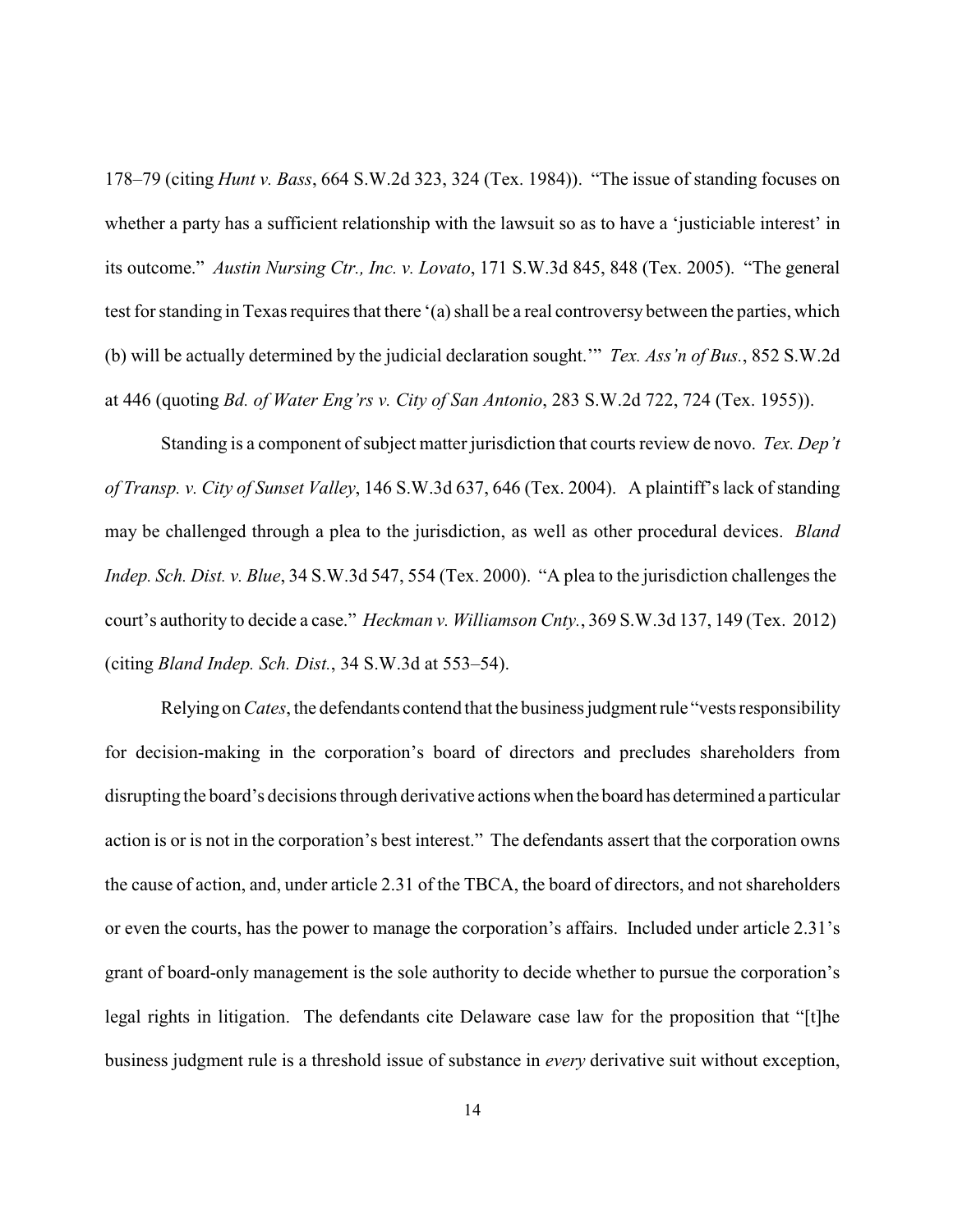because a shareholder suit is in essence a challenge to the board of directors and their managerial power over derivative litigation." According to the defendants, because the business judgment rule is substantive, it "creates a presumption that the directors acted lawfully in taking corporate actions, including refusing to bring derivative suits." Therefore, the defendants contend that for Webre to divest the United Salt board's control over the corporate cause of action and maintain a derivative suit, he must plead and prove that the board of directors acted in a manner that goes beyond unsound business judgment. To obtain standing under the defendants' theory, Webre would have to plead and prove that the board of directors' failure to pursue the corporate cause of action was "characterized by *ultra vires*, fraudulent, and injurious practices, abuse of power, and oppression on the part of the company or its controlling agency clearly subversive of the rights of the minority, or of a shareholder, and which, without such interference, would leave the latter remediless." *Cates*, 11 S.W. at 849 (citation omitted).

Our analysis begins with the statute that governed shareholder derivative suitsin Texas during the relevant time in this case, article 5.14 of the TBCA. *See* TEX. BUS. ORGS. CODE § 402.014 (stating that "prior law" applies to actions that were commenced before the mandatory application date of the TBOC). "Article 5.14 was adopted to preserve the principle that a corporation should be run by its board of directors, not a disgruntled shareholder or the courts." *In re Schmitz*, 285 S.W.3d 451, 459 (Tex. 2009) (citing *Kamen v. Kemper Fin. Servs., Inc.*, 500 U.S. 90, 101 (1991)). Article 5.14(B) provides statutory standing for shareholder derivative lawsuits in most instances. It states that "[a] shareholder may not commence or maintain a derivative proceeding unless the shareholder: (1) was a shareholder of the corporation at the time of the act or omission complained of . . . ; and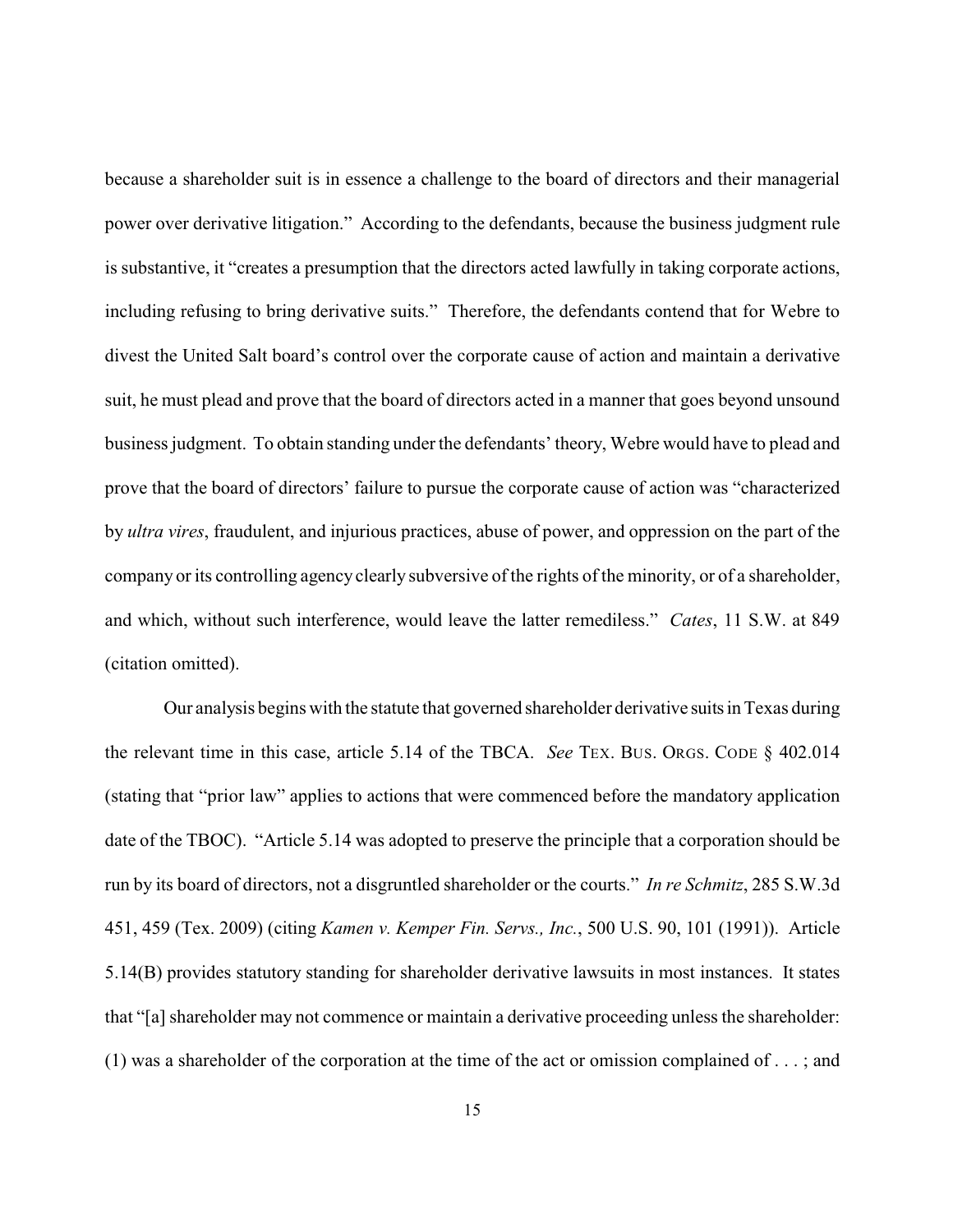(2) fairly and adequately represents the interests of the corporation in enforcing the right of the corporation." TEX.BUS.CORP.ACT art. 5.14(B). Moreover, article 5.14(C) presents another obstacle for a shareholder plaintiff to overcome because "no shareholder may commence a derivative proceeding until" the shareholder files a written demand with the corporation that explains the shareholder's concerns about the corporation's potential cause of action with particularity and requests the corporation—i.e., the board—to take suitable action. *Id.* art. 5.14(C)(1). Further, article 5.14(F) mandates that courts "shall" dismiss the shareholder derivative lawsuit if independent and disinterested directors or a special investigation committee "determines in good faith, after conducting a reasonable inquiry . . . based on the factors as the person or group deems appropriate under the circumstances," that continuing the derivative proceeding is not in the corporation's best interests. *Id.* art. 5.14(F); *see also Crosstex Energy Servs., L.P. v. Pro Plus, Inc.*, 430 S.W.3d 384, 392 (Tex. 2014) (citing TEX.GOV'T CODE § 311.016(2)) ("The Code Construction Act makes clear that the use of 'shall' normally imposes a mandatory requirement."). Through these provisions, the Legislature gave directors of most corporations the abilityto exercise their business judgment in decidingwhether to pursue the corporation's causes of action.

It is critical to recognize, and indeed outcome determinative in this case, that article 5.14's standing, demand, and mandatory dismissal requirements do not apply to shareholder derivative lawsuits brought on behalf of closely held corporations. *See* TEX. BUS. CORP. ACT art. 5.14(L)(1) ("The provisions of Section B through H of this article are not applicable to a closely held corporation."). Thus, with respect to closelyheld corporations, all that remains is article 5.14(A)(1)'s recognition that a derivative proceeding "means a civil suit in the right of a domestic corporation,"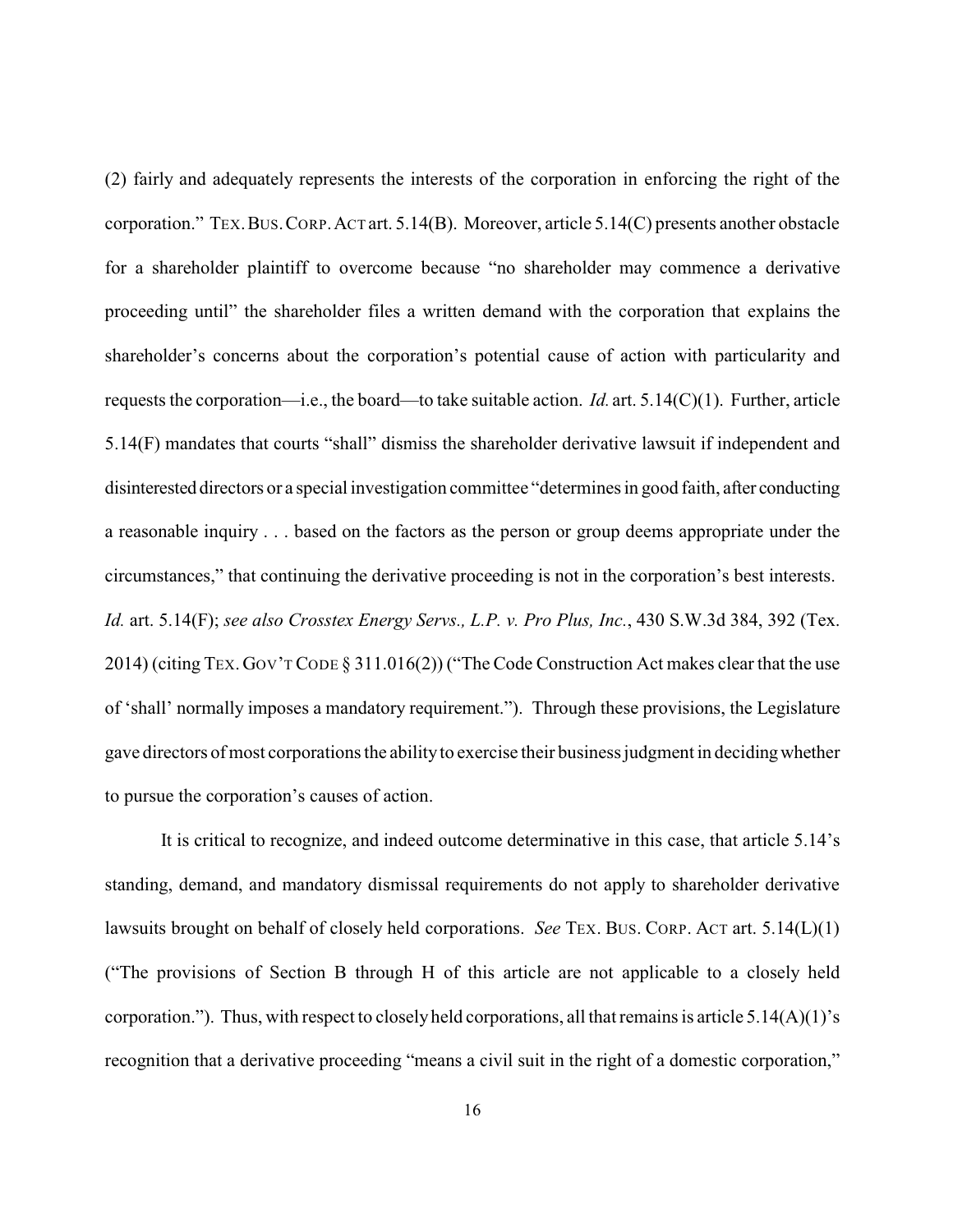and article 5.14(L)'s recognition that a shareholder of a closely held corporation may bring a derivative proceeding, and, if justice requires, a court may treat the derivative action as a direct action brought by the shareholder for his own benefit and award recovery directly to the shareholder or derivatively to the corporation.<sup>8</sup> See id. art. 5.14(A), (L). Read together, sections (A) and (L) of article 5.14 establish that a shareholder of a closely held corporation may bring a derivative proceeding in the right of the corporation.

The defendants' position, in essence, asks that we enforce the business judgment rule as a jurisdictional barrier for a shareholder plaintiff to assert a derivative proceeding on behalf of a closely held corporation. There is no such requirement in the few provisions of article 5.14 that apply to closelyheld corporations. The defendants attempt to circumvent this fact bycategorizing the business judgment rule as substantive, and they vigorously contend that our decision in *Cates* supports their position. Webre points out that, outside of *Cates*, the defendants fail to cite any relevant Texas authority for the proposition that the business judgment rule affects derivative standing or prevents courts from exercising subject matter jurisdiction over shareholder derivative lawsuits on behalf of closely held corporations.

The parties agree that *Cates* is the seminal case on the business judgment rule in Texas. There, the Court posed a lengthy question of whether a shareholder plaintiff's allegations were sufficient to maintain a suit against officers and directors of a corporation for fraudulent practices and

 $8$  A further aspect of article 5.14 remains, despite section (L). When a derivative proceeding is terminated, the court may order "the plaintiff to pay the expenses of the . . . corporation or any defendant incurred in investigating and defending the proceeding if it finds that the proceeding was commenced or maintained without reasonable cause or for an improper purpose." *Id.* art.  $5.14(J)(1)(b)$ .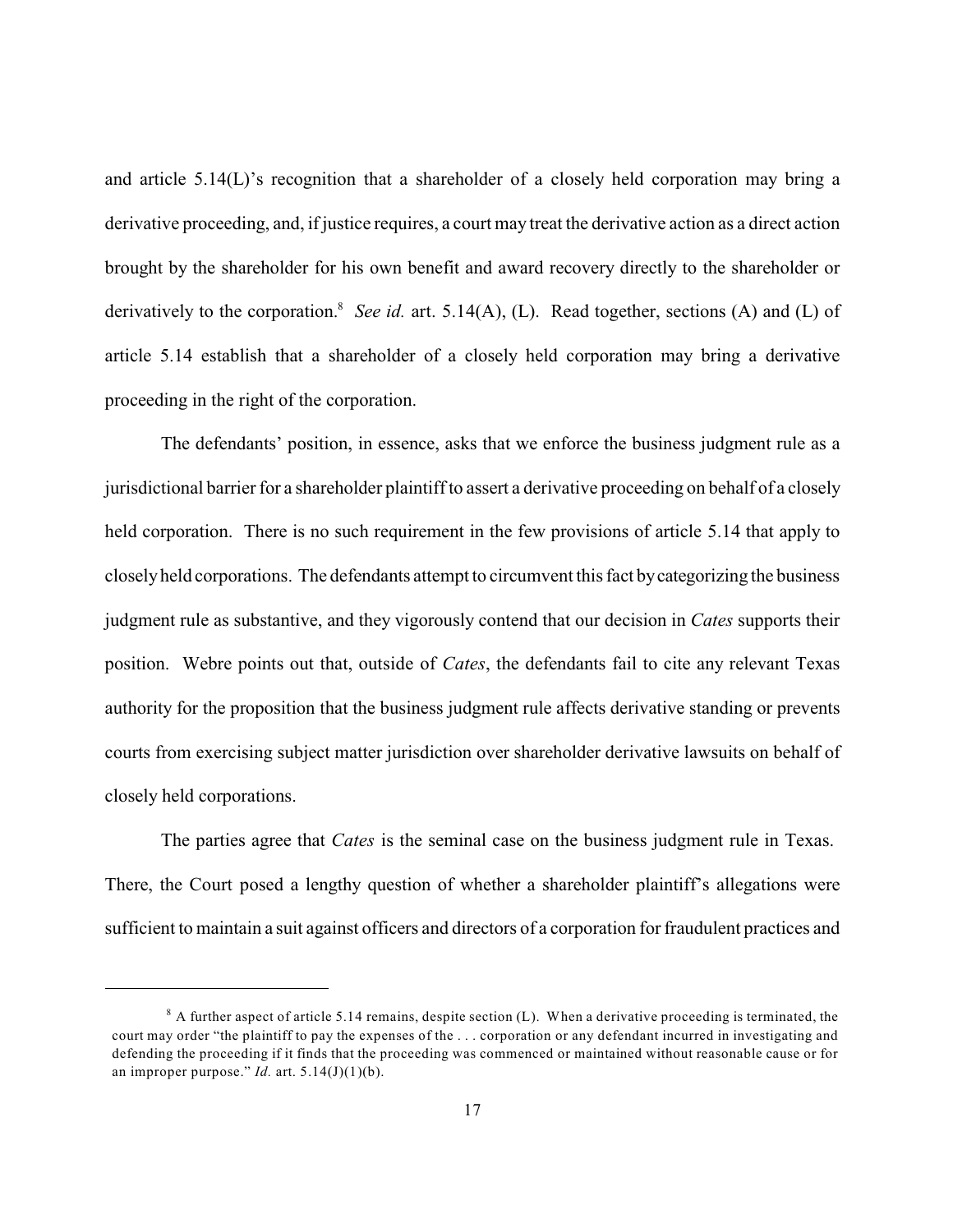misapplication of corporate assets that allegedly caused the shareholder to suffer loss because the value of his stock depreciated and the corporation had actually or virtually refused to sue on its own behalf. *Cates*, 11 S.W. at 848. After recognizing that the rules supplied by the prevailing authorities at the time were "not altogether reconcilable in this class of cases," the Court explained:

It may be safely said that courts of equity have not, as a general rule, been disposed to exercise their jurisdiction through suits like the present to control or interfere in the management of the corporate or internal affairs of an incorporated company. The company's business is left to the direction of the officers or managing board which, by the law creating it, may be clothed with the power and discretion to conduct its affairs in the manner which, in their judgment, is best calculated to promote its interests. To justify the interposition of the courts there must exist, as a foundation for such suit, some action,—a threatened action of such board or officers which is beyond the power conferred by its charter,—or such fraudulent transaction completed, contemplated among themselves, or with others, as will result in serious injury to the stockholders suing.

#### *Id*.

In *Cates*, the Court announced three requirements that were "regarded as indispensable as the basis for such a [shareholder derivative] suit: The companymust refuse to sue; there must be a breach of duty; there must be injury to the stockholder." *Id.* at 849 (citation omitted). The Legislature later codified these requirements in article 5.14 of the TBCA. *See* Act of May 26, 1973, 63rd Leg., R.S., ch. 545, § 37, 1973 Tex. Gen. Laws 1486, 1508–09, *amended by* Act of May 13, 1997, 75th Leg., R.S., ch. 375, § 30, 1997 Tex. Gen. Laws 1517, 1540–43 (expired January 1, 2010). With respect to corporate law, we have previously recognized that when the Legislature codifies common law corporate principles, "[t]he effect of these statutes was to supplant the equitable [common law] theory by declaring a statutory equivalent." *Hunter v. Fort Worth Capital Corp.*, 620 S.W.2d 547, 550 (Tex. 1981). Because the Legislature is never presumed to do a useless act, we have held that the enactment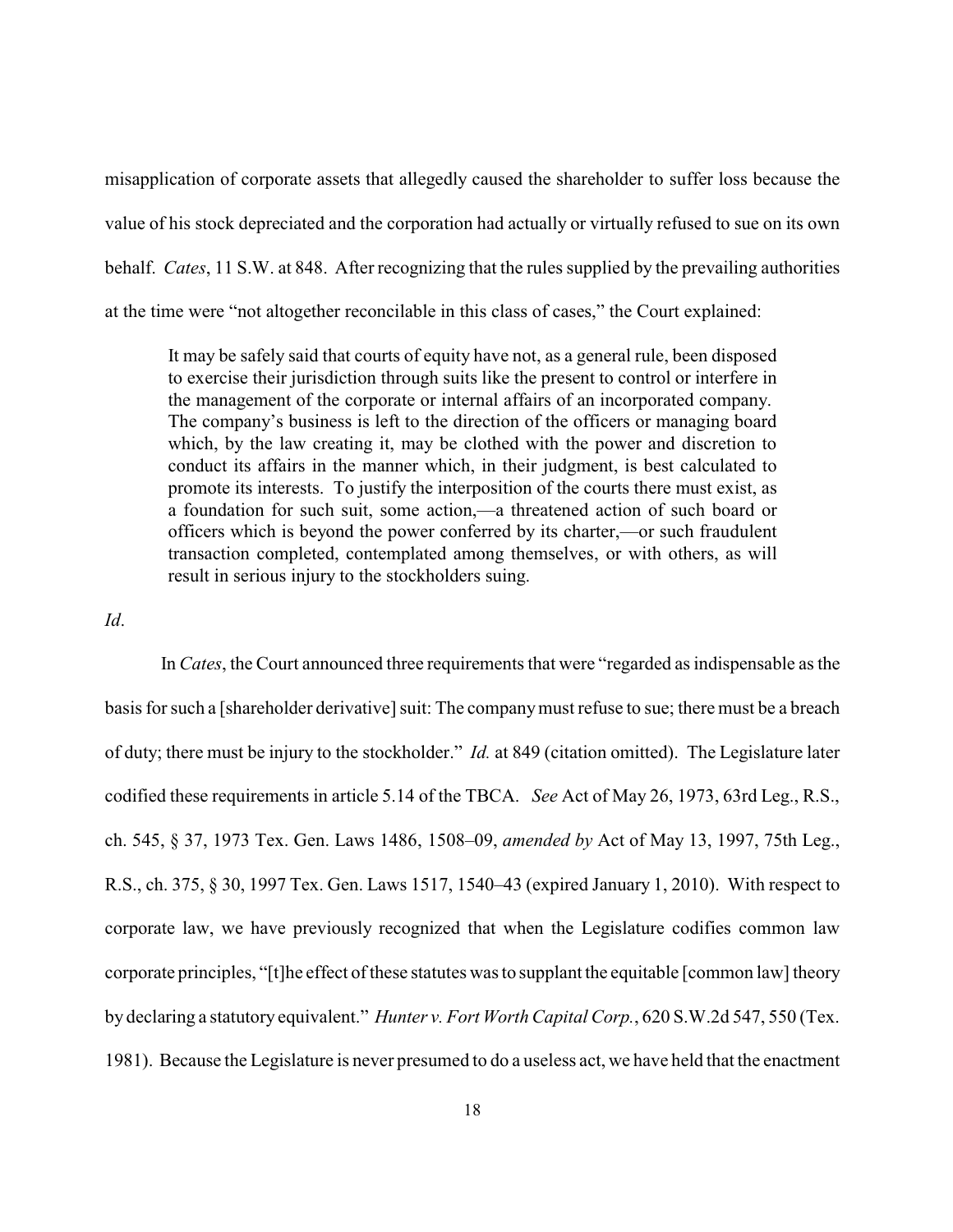of a common law equitable theory into the TBCA "bars resort to the [equitable] theory as it exists apart from the statute." *Id.* at 551. Thus, it is noteworthy that a shareholder's right to sue on behalf of a corporation was "historically an equitable matter." *Ross v. Bernhard*, 396 U.S. 531, 538 (1970); *Cohen v. Beneficial Indus. Loan Corp.*, 337 U.S. 541, 548 (1949) (discussing the background of shareholder derivative actions and recognizing that "[e]quity came to the relief of the stockholder, who had no standing to bring [a] civil action at law against faithless directors and managers"); *see also Cates*, 11 S.W. at 848–49 (discussing the equitable nature of shareholder derivative actions).

Quite simply, by virtue of Article 5.14, the Legislature codified a shareholder's right to bring a derivative proceeding on behalf of a closely held corporation. *Cf. Williams*, 52 S.W.3d at 178–79 (recognizing that standing can be conferred by statute). In doing so, the Legislature did not require shareholders of a closely held corporation to establish derivative standing by pleading or proving that the directors failed to exercise their honest business judgment in not pursuing the corporate cause of action. In fact, as discussed, the Legislature removed barriers that could prevent a shareholder of a closely held corporation from asserting a derivative lawsuit. *See* TEX. BUS. CORP. ACT art. 5.14(L); *cf. Ritchie*, 443 S.W.3d at 864 n.8 ("Closely held corporations have unique attributes that may justify different protections under the law."). Remarkably, the Legislature even removed the requirement that a shareholder in a closely held corporation meet the standing requirement of article 5.14(B) that "[a] shareholder may not commence or maintain a derivative proceeding unless the shareholder . . . fairly and adequately represents the interests of the corporation in enforcing the right of the corporation." TEX. BUS. CORP. ACT art. 5.14(B). "When the Legislature includes a right or remedy in one part of a code but omits it in another, that may be precisely what the Legislature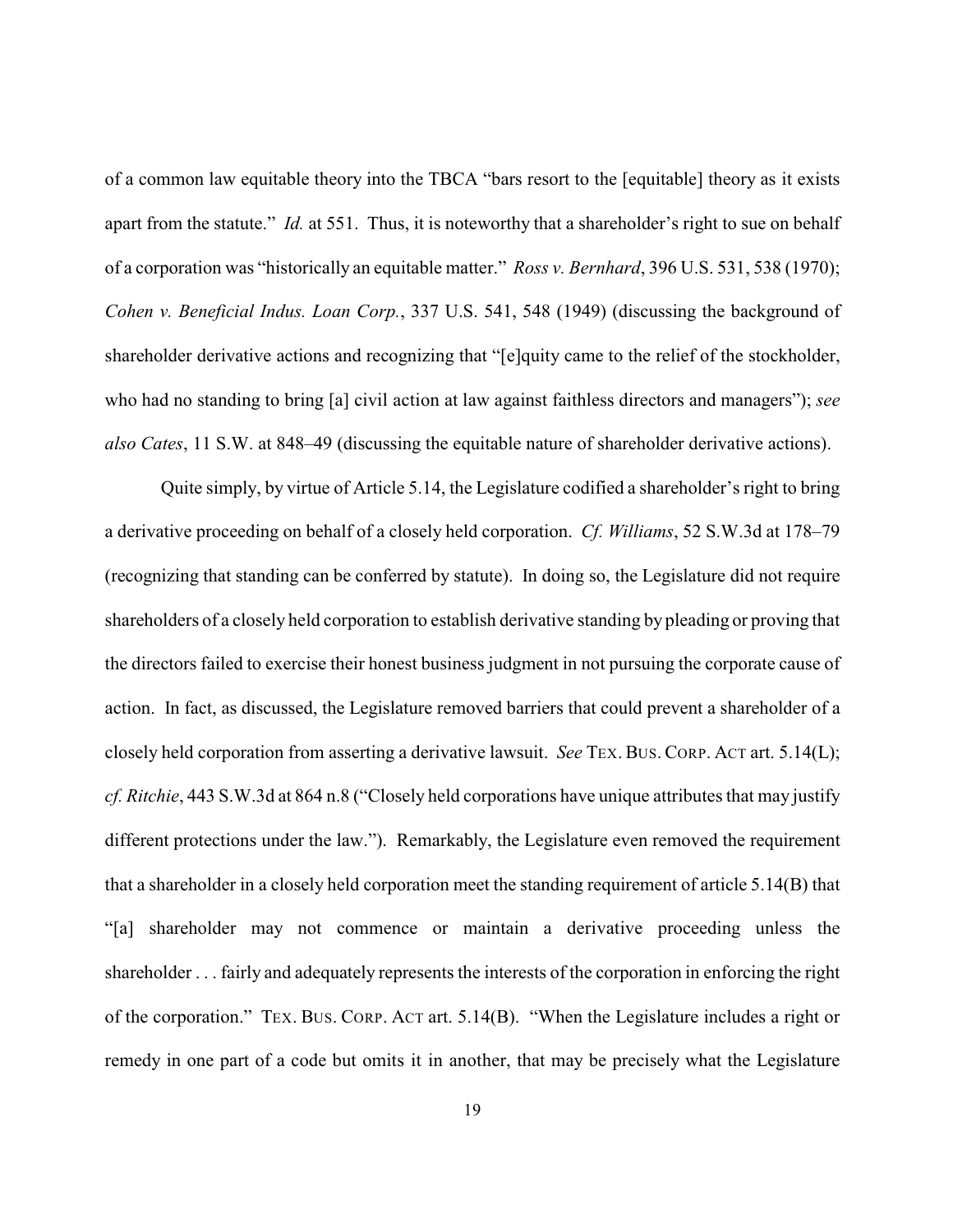intended," and "wemust honor that difference." *PPG Indus., Inc. v. JMB/Houston Ctrs. Partners Ltd. P'ship*, 146 S.W.3d 79, 84 (Tex. 2004) (citations omitted). Moreover, "[a]s we consider existing statutory remedies, we are mindful of the principle that, when the Legislature has enacted a comprehensive statutory scheme, we will refrain from imposing additional claims or procedures that may upset the Legislature's careful balance of policies and interests." *Ritchie*, 443 S.W.3d at 880 (citing *Liberty Mut. Ins. Co. v. Adcock*, 412 S.W.3d 492, 493 (Tex. 2013)).

The Court's discussion in *Cates* about the necessity of a shareholder requesting that the corporation bring suit to enforce its rights was a precursor to what is now commonly known as the demand requirement, which was later codified in article 5.14(C). *See* TEX. BUS. CORP. ACT art. 5.14(C). This Court has previously discussed the statutory history of the demand requirement:

The contours of the demand requirement in Texas law have always been somewhat unclear, in part because shareholder derivative suits have been relatively rare. The original 1941 rules of civil procedure imposed a demand requirement in derivative suits, but that provision was repealed four months after it became effective. It reappeared in 1973 in article 5.14 of the [TBCA], which required that an initial pleading state "[w]ith particularity, the efforts of the plaintiff to have suit brought for the corporation by the board of directors, or the reasons for not making any such efforts."

In 1997, the Legislature extensively revised the [TBCA] "to provide Texas with modern and flexible business laws which should make Texas a more attractive jurisdiction in which to incorporate." Included were changes to article 5.14 to conform Texas derivative actions to the Model Business Corporation Act. Article 5.14(C) now provides that "[n]o shareholder may commence a derivative proceeding until . . . a written demand is filed with the corporation setting forth with particularity the act, omission, or other matter that is the subject of the claim or challenge and requesting that the corporation take suitable action." Unlike Texas law for a century before, the new provision requires presuit demand in all cases; a shareholder can no longer avoid a demand by proving it would have been futile.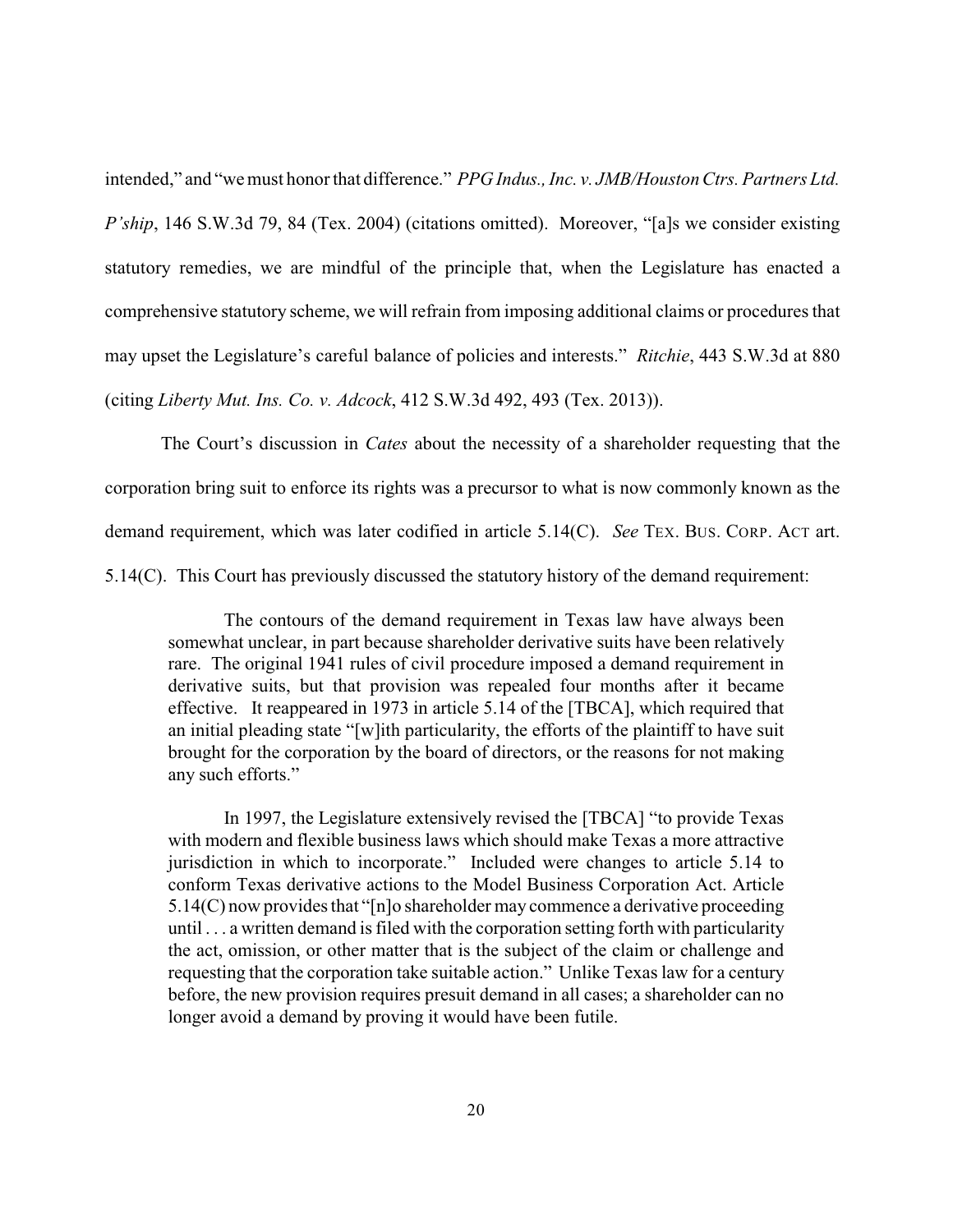*In re Schmitz*, 285 S.W.3d at 454–55 (footnotes and citations omitted). It has been recognized that the demand requirement overlaps with the business judgment rule, at least with respect to the board of directors' decision to pursue the corporation's causes of action. *See Kamen*, 500 U.S. at 96 ("The purpose of the demand requirement is to affor[d] the directors an opportunity to exercise their reasonable business judgment and waive a legal right vested in the corporation in the belief that its best interests will be promoted by not insisting on such right.") (quotations omitted).<sup>9</sup>

But this statutory demand requirement does not apply to shareholder derivative proceedings brought on behalf of closely held corporations. *See*TEX.BUS.CORP.ACT art. 5.14(L). We must give meaning to the Legislature's removal of the demand requirement in derivative proceedings brought on behalf of closely held corporations. *See Hunter*, 620 S.W.2d at 551 ("[T]he [L]egislature is never presumed to do a useless act."). In other words, the demand requirement is excused in all instances in which a shareholder asserts a derivative proceeding on behalf of a closely held corporation. *See* TEX. BUS. CORP. ACT art. 5.14(L).

The United States Supreme Court has accurately recognized that "the contours of the demand requirement—when it is required, and when excused—determine *who* has the power to control corporate litigation." *Kamen*, 500 U.S. at 101. "[T]he demand requirement implements 'the basic

*See also* Bryan Stanfield, Comment, *For Better or for Worse?: Marriage of the Texas and Model Business* 9 *Corporation Acts' Derivative Action Statutes and What It Means for Corporations*, 35 TEX.TECH L.REV. 347, 359 n.119 (2004) ("Demand was required to give directors the opportunity to use business judgment for the corporation's best interests, serve the goal of judicial economy by allowing a corporation to pursue non-judicial remedies, and discourage 'strike suits,' which are intended only to benefit a shareholder.") (citing Robert K. Wise, *Demand Futility in Shareholder-Derivative Litigation Under Texas Law*, 28 TEX. TECH L. REV. 59, 66 (1997) (recognizing that the purpose of the demand requirement "advances the fundamental principle of corporate law that the business and affairs of a corporation, including decisionsregarding whether a particular claim should be litigated, are managed by directors, rather than by shareholders," and that the demand requirement provides directors an opportunity to exercise their business judgment in deciding whether enforcing the corporation's rights in litigation is in the corporation's best interests).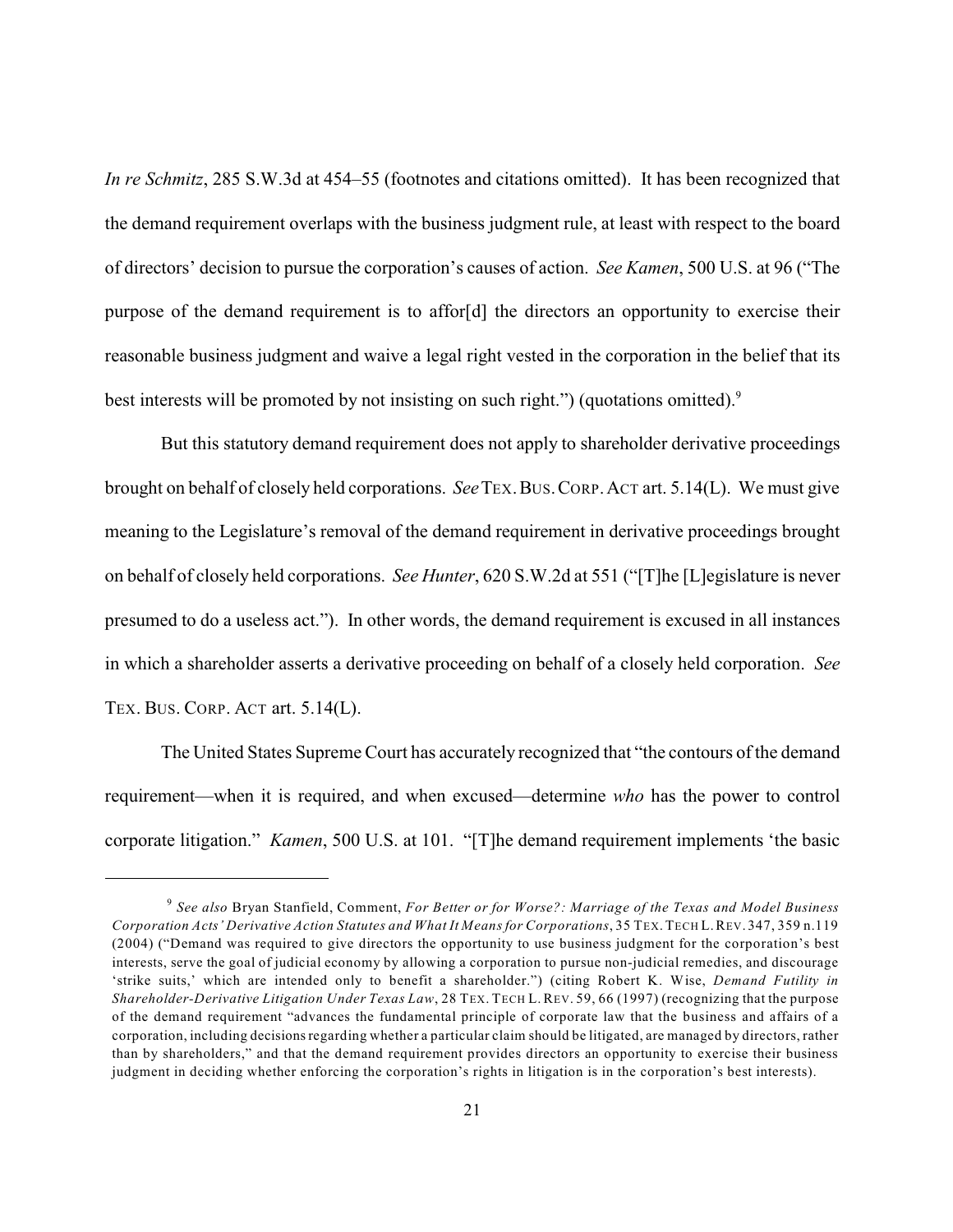principle of corporate governance that the decisions of a corporation—including the decision to initiate litigation—should be made by the board of directors or the majority of shareholders.'" *Id.* (quoting *Daily Income Fund, Inc. v. Fox*, 464 U.S. 523, 530 (1984)). But when the demand requirement is excused, such as when it is no longer required by statute, the board of directors' "business judgment bec[omes] irrelevant to the plaintiffs' standing, for it never[is] consulted." *Clark v. Lomas & Nettleton Fin. Corp.*, 625 F.2d 49, 53–54 (5th Cir. 1980); *accord Zauber*, 591 S.W.2d at 939 (recognizing that when a demand is not required, a shareholder may maintain a derivative action despite the fact that the board of directors voted not to pursue the corporation's cause of action). "Ordinarily, it is onlywhen demand is excused that the shareholder enjoys the right to initiate suit on behalf of his corporation in disregard of the directors' wishes." *Kamen*, 500 U.S. at 96 (quotation omitted). We hold that by removing the demand requirement, the Legislature gave shareholders of closely held corporations the right to pursue corporate causes of action derivatively without interference from the board of directors.

Under the same reasoning, we hold that by removing the mandatory dismissal requirement with respect to closely held corporations, the Legislature removed the ability for disinterested and independent directors or a special investigation committee to decidewhether continuing the derivative proceeding is in the best interest of the corporation. *See* TEX. BUS. CORP. ACT art. 5.14(F), (L). Because the Legislature excepted closely held corporations from this mandatory dismissal requirement, we decline the defendants' request to reinstate it in an alternative form.

In a similar vein, we address the defendants' contention that to divest a closely held corporation's ownership of a cause of action, a shareholder plaintiff must plead and prove that the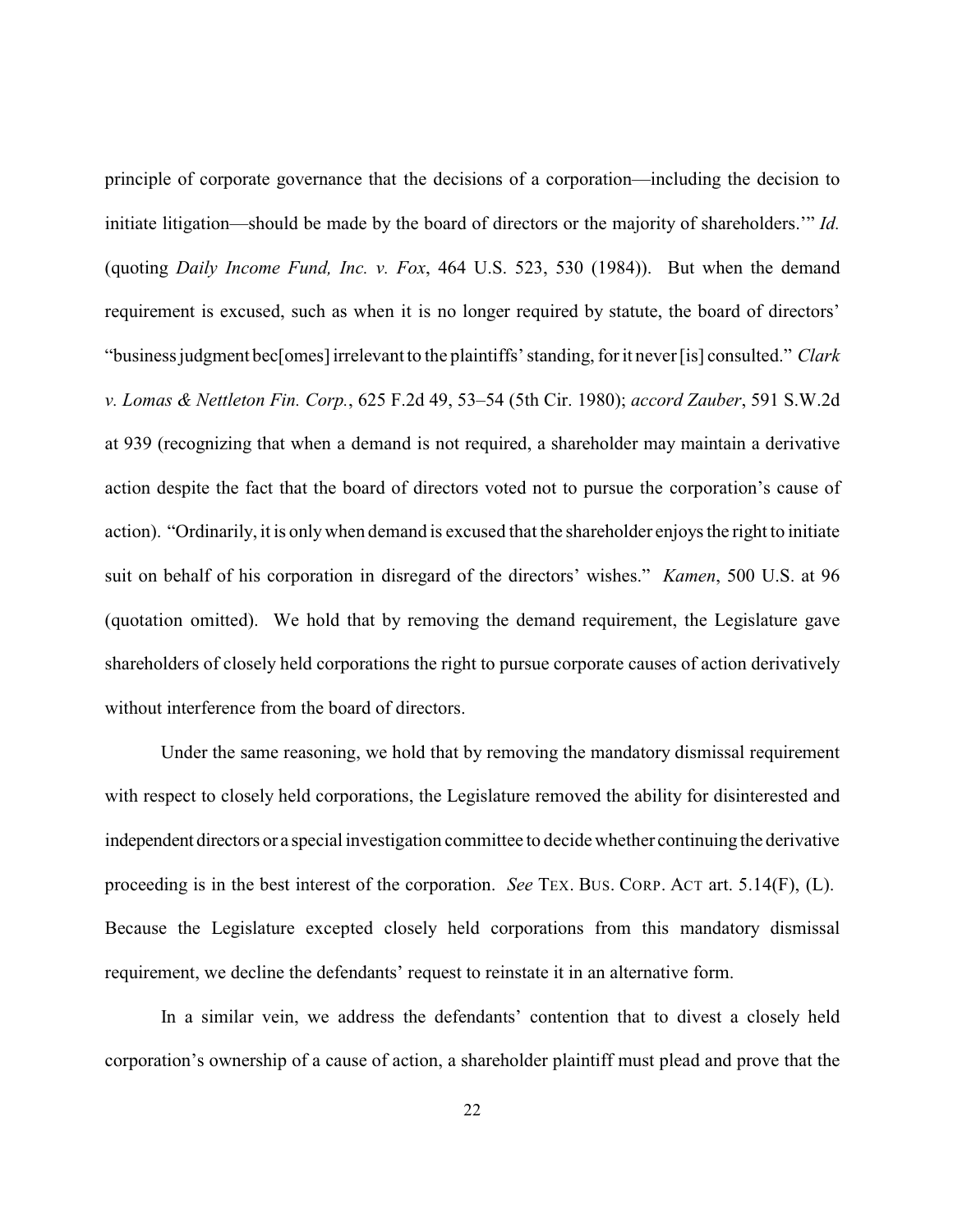board of director members were not disinterested or acted fraudulently in declining to pursue the corporation's cause of action. This contention mimics the "demand futility" exception from *Cates* that was codified in the pre-1997 version of article 5.14 but was later eliminated. *See In re Schmitz*, 285 S.W.3d at 455. Under the pre-1997 version of the TBCA, "[t]he demand requirement was excused only when demand was deemed to be futile, which occurred when the board of directors lacked impartiality in making a business decision on whether to institute a suit on the corporation's behalf." Stanfield, *supra* note 8, at 359 (citing Wise, *supra* note 8, at 71–72) ("Demand will be excused when the role of the directors in the challenged conduct, or the alleged domination or control of the directors by the alleged wrongdoers, is such that demand would be 'futile.'"); *see also* Act of May 26, 1973, 63rd Leg., R.S., ch. 545, § 37, 1973 Tex. Gen. Laws 1486, 1508–09 (amended 1997) (expired January 1, 2010) (allowing for derivative shareholder plaintiffs to plead demand futility). Some courts reasoned that the demand futility requirement was "not merely an informal procedural step, but rather a requirement necessitating proof at trial." *E.g.*, *Zauber*, 591 S.W.2d at 938.

In essence, the defendants ask us to resurrect the demand futility requirement, not simply as a procedural hurdle, but as an element of a shareholder's standing to pursue a derivative proceeding on behalf of a closely held corporation. Again, we decline this invitation to add a requirement that the Legislature has intentionally omitted.<sup>10</sup> Under the post-1997 version of article 5.14 that is

<sup>&</sup>lt;sup>10</sup> In any event, under the pre-1997 version of article 5.14, special exceptions—and not a plea to the jurisdiction—were the appropriate vehicle to address a shareholder plaintiff's failure to plead with particularity reasons why complying with the demand requirement would have been futile. *See Wingate v. Hajdik*, 795 S.W.2d 717, 718–20 (Tex. 1990); *Dodson v. Kung*, 717 S.W.2d 385, 390 (Tex. App.—Houston [14th Dist.] 1986, writ ref'd n.r.e.); *Zauber*, 591 S.W.2d at 938 ("If the pleadings do not include specific facts and particularized reasons for failing to make demand, the case is subject to being dismissed upon proper exception and after opportunity to amend.").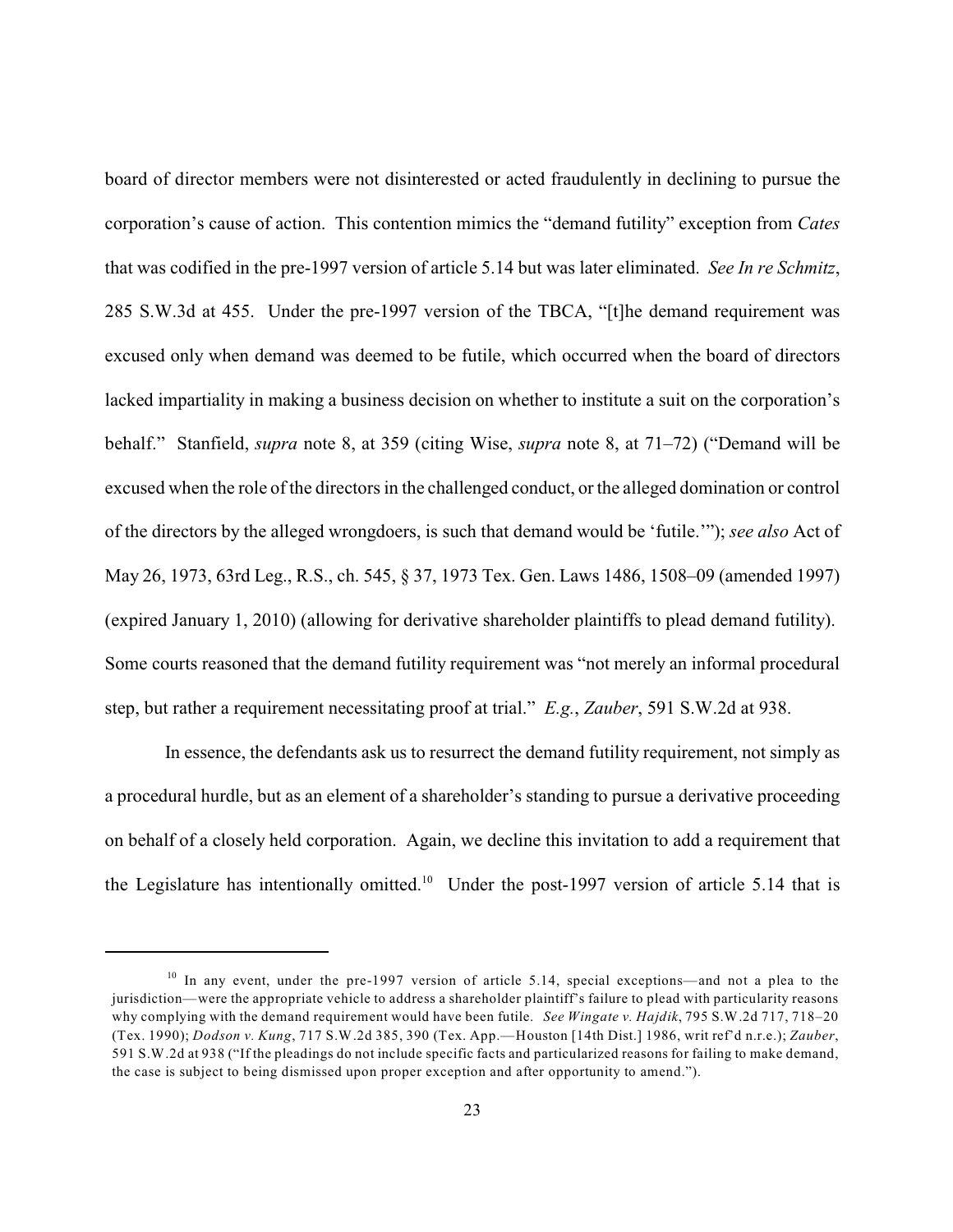applicable here, *see* Act of May 13, 1997, 75th Leg., R.S., ch. 375, § 30, 1997 Tex. Gen. Laws 1516, 1540–43 (expired January 1, 2010), a shareholder of a closely held corporation is not required to make a demand as a prerequisite to asserting a derivative suit, much less establish that making a demand would be futile. *See* TEX. BUS. CORP. ACT art. 5.14(L).

Turning our attention back to *Cates*, there the Court examined the other two elements for a shareholder to assert a derivative action against a corporation's officers or directors: "Such breach of duty by the directors or officers of the company, and such injury to the plaintiff's stock, essential to maintain the action."<sup>11</sup> Cates, 11 S.W. at 849. With regard to the breach of duty element, the element at issue here, the Court explained that courts will not interfere with the officers or directors in control of the corporation's affairs based on allegations of mere mismanagement, neglect, or abuse of discretion. *Id.* In contrast, an officer or director's breach of duty that would authorize court interference "is that which is characterized by *ultra vires*, fraudulent, and injurious practices, abuse of power, and oppression on the part of the company or its controlling agency clearly subversive of the rights of the minority, or of a shareholder, and which, without such interference, would leave the latter remediless." *Id.* (citations omitted). The defendants also rely on this part of *Cates*—the discussion pertaining to the requirement that a plaintiff plead a breach of duty that would authorize a court to take action—as supportive of their standing argument.

 $11$  The Court held that the injury requirement was not met because "the petition [did] not allege such facts as would authorize the suit by plaintiff, as an individual stockholder, against the company for damages in the depreciation of the value of his stock, and injury to the corporate property." *Cates*, 11 S.W. at 850 (citing *Evans v. Brandon*, 53 Tex. 56, 60 (1880)). Accordingly, the *Cates* holding was that the trial court correctly granted the defendants' special exceptions and did not err in dismissing the case when the plaintiff declined to amend his petition. *See id.* at 846, 850. Here, in contrast, Webre derivatively asserted an injury on behalf of the corporation that the defendants' wrongful conduct diminished its assets, which decreased the value of Webre's shares. This ends our inquiry into the injury component of derivative standing.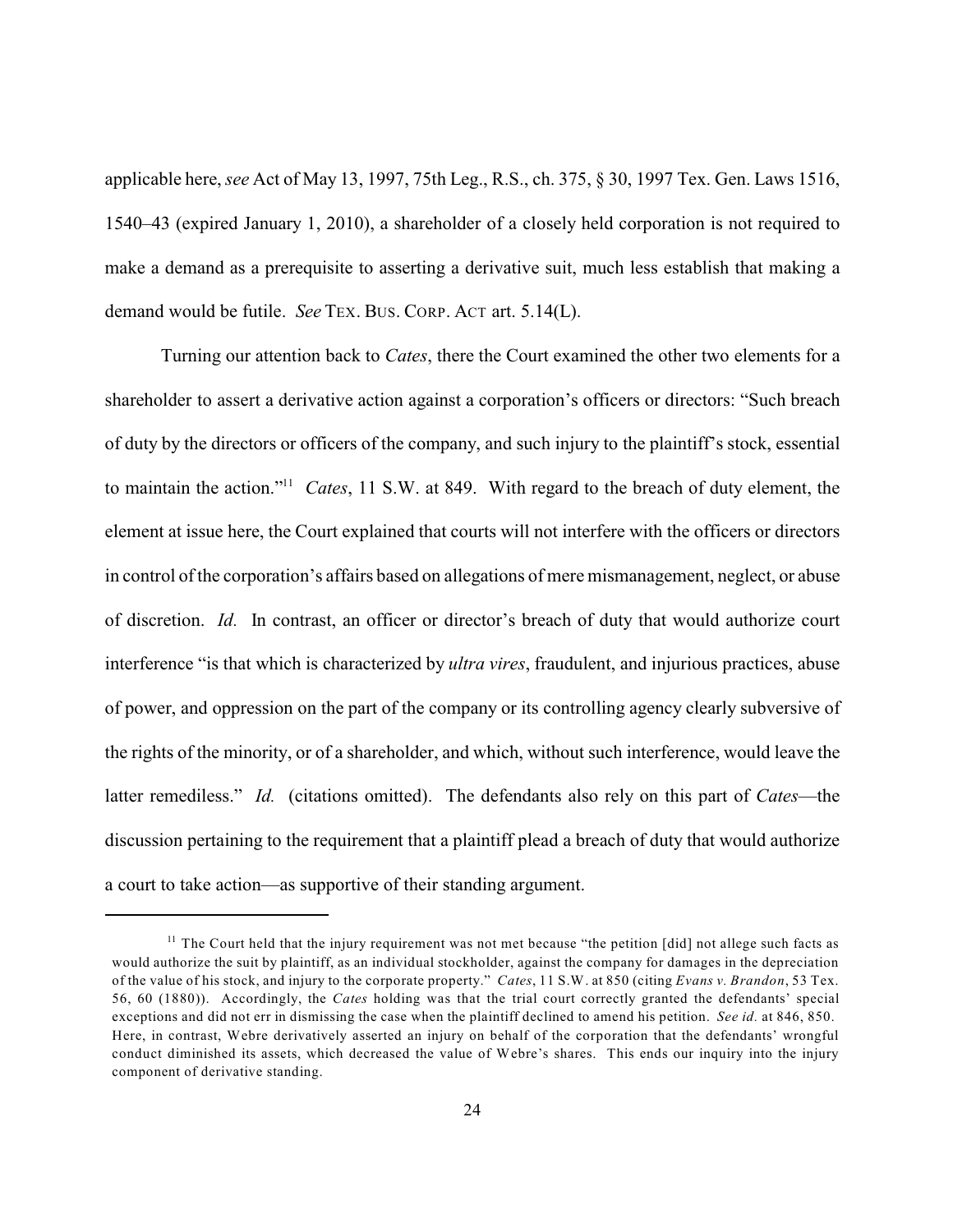The defendants confuse standing with an issue that goes to the merits.<sup>12</sup> Ultimately, the Court in *Cates* concluded "that [the] character of fraudulent practices, oppressive conduct, abuse of power, and an illegal exercise of discretion subversive of the plaintiff's rights [was] not shown on the part of the officers and directors of the company which are held to be necessary *to maintain a suit* of this kind." *Id.* (emphasis added). This emphasized language is instructive because "[t]he right of a plaintiff *to maintain a suit*, while frequently treated as going to the question of jurisdiction, has been said to go in reality to the right of the plaintiff to relief rather than to the jurisdiction of the court to afford it." *Dubai Petroleum Co. v. Kazi*, 12 S.W.3d 71, 76–77 (Tex. 2000) (emphasis added) (quotation omitted). This statement in *Dubai* squarely applies to the discussion of "court interference" in *Cates*. We recognized in *Dubai* that "[t]he classification of a matter as one of [subject-matter] jurisdiction," such as the defendants' standing argument here, "opens the way to making judgments vulnerable to delayed attack for a varietyof irregularitiesthat perhaps better ought to be sealed in a judgment." *Id.* at 76 (quoting RESTATEMENT (SECOND) OF JUDGMENTS § 12 cmt. b (1982)). "It is preferable to 'avoid a result that leaves the decisions and judgments of [a tribunal] in limbo and subject to future attack, unless that was the Legislature's clear intent.'" *In re United Servs. Auto. Ass'n*, 307 S.W.3d 299, 310 (Tex. 2010) (quoting *City of DeSoto v. White*, 288 S.W.3d 389, 394 (Tex. 2009)). This Court has adopted "an approach to jurisdictional questions designed to strengthen finality and reduce the possibility of delayed attacks on judgments, regardless of

<sup>&</sup>lt;sup>12</sup> This confusion is understandable. It has been observed that "[s]tanding' in the context of derivative actions is not to be confused with its more traditional meaning as defining when an individual can challenge governmental action." Daniel R. Fischel, Note, *The Demand and Standing Requirements in Stockholder Derivative Actions*, 44 U.CHI. L. REV. 168, 168 n.5 (1976). "As used in the [shareholder derivative] context, standing defines when minority shareholders can sue despite the opposition of the board of directors or a majority of the shareholders." *Id.*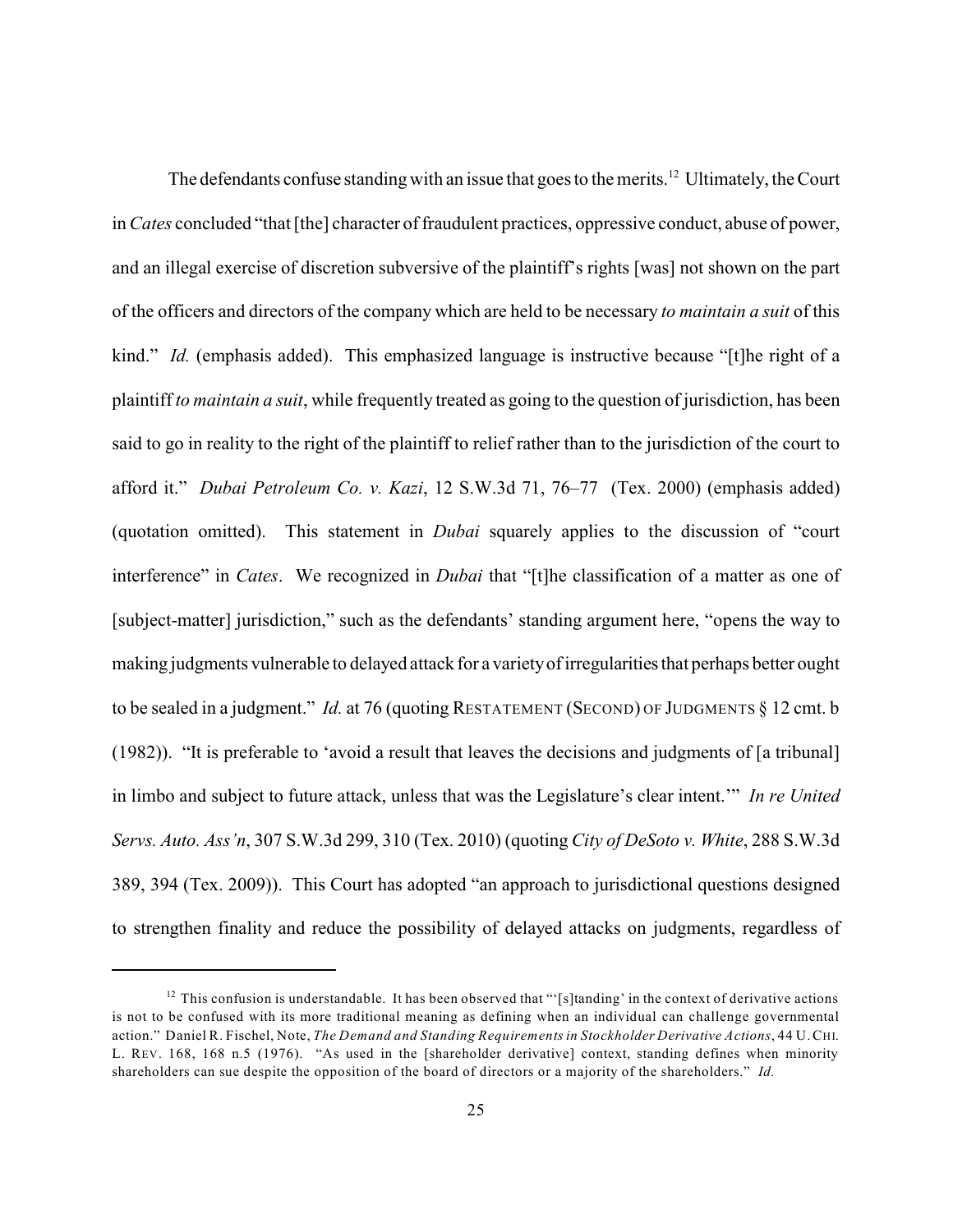whether the claim was anchored in common law or was a specially-created statutory action." *City of DeSoto*, 288 S.W.3d at 394 (citation omitted); *accord In re United Servs. Auto. Ass'n*, 307 S.W.3d at 311.

Accordingly, the pronouncement of the business judgment rule in *Cates*, with respect to breaches of duty, goes "in reality to the right of the plaintiff to relief rather than to the jurisdiction of the court to afford it." *See Dubai Petroleum Co.*, 12 S.W.3d at 76–77 (quotation omitted). It is insufficient for a shareholder plaintiff to allege a derivative right to relief against a corporation's officers or directors for breach of a duty based upon "mere mismanagement or neglect . . . , or the abuse of discretion lodged in them in the conduct of the company's business." *Cates*, 11 S.W. at 849. Such allegations may be disposed of on special exceptions or summary judgment.<sup>13</sup> But the *Cates* statement that "unwise or inexpedient" acts would not "authorize the interference by the courts at the suit of a stockholder" is better understood, under *Dubai* and its progeny, as pertaining to what a shareholder plaintiff must plead and prove to establish a derivative right to relief on behalf of the closely held corporation—not to establish standing to invoke a court's subject matter jurisdiction. If a shareholder derivative plaintiff can establish a breach of duty, "the courts will afford a remedy." *See Patton v. Nicholas*, 279 S.W.2d 848, 854 (Tex. 1955); *accord Ritchie*, 443 S.W.3d at 885.

Today's decision follows our recent opinion in *Ritchie*. In *Ritchie*, while discussing the successor statute to article 5.14, we recognized that "the Legislature has enacted special rules to allow its shareholders to *more easily* bring a derivative suit on behalf of the corporation." *Ritchie*,

<sup>&</sup>lt;sup>13</sup> The defendants also filed pleas in abatement, special exceptions, and motions for summary judgment in this case. The trial court may consider those matters on remand.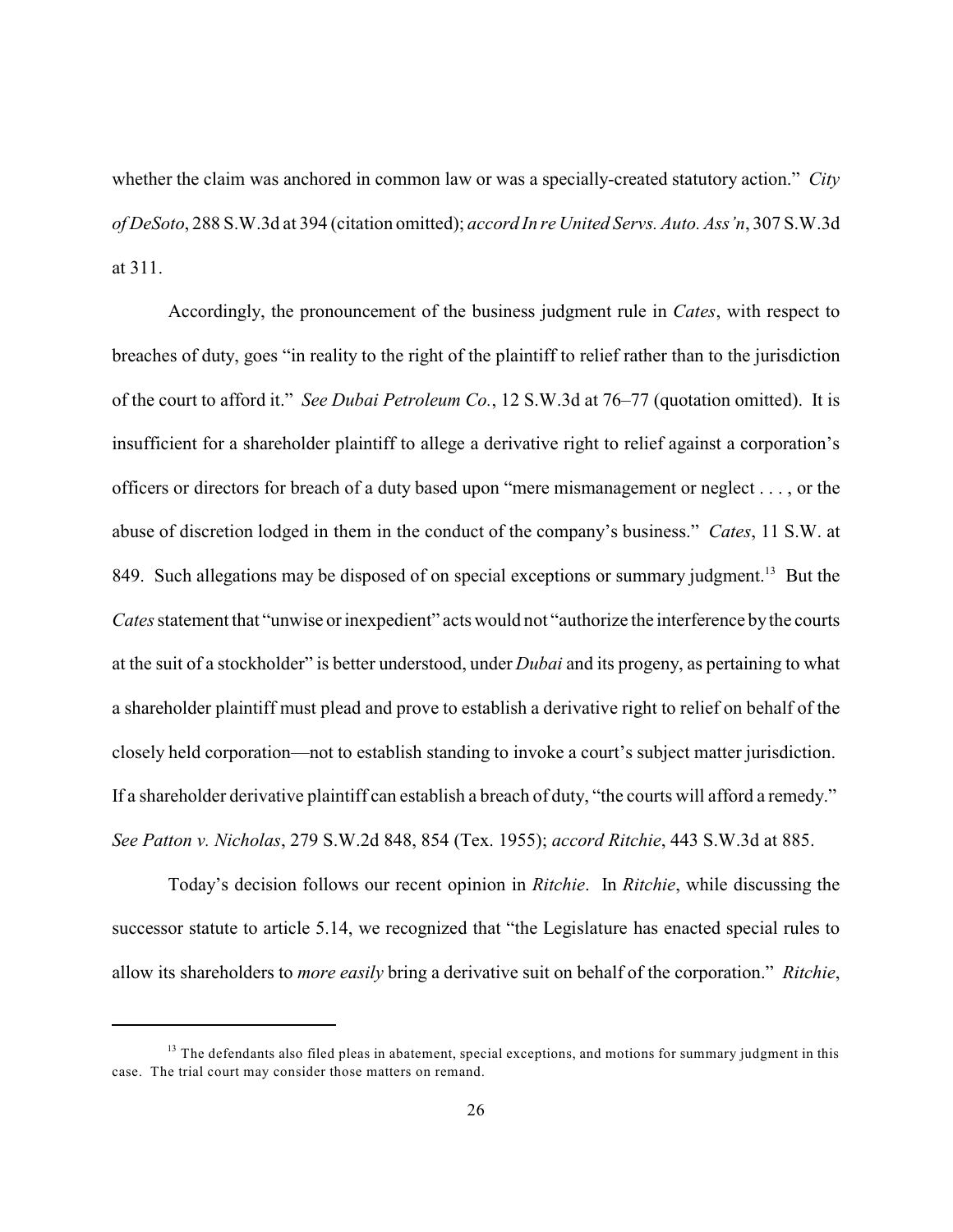443 S.W.3d at 880–81 (emphasis added)(citingTEX.BUS.ORGS.CODE § 21.563). This legislatively imposed ease of court accessibility enables shareholders of closely held corporations to bring derivative actions "without having to prove that they 'fairly and adequately represent[] the interests of' the corporation, without having to make a 'demand' upon the corporation, as in other derivative actions, and without fear of a stay or dismissal based on actions of other corporate actors in response to a demand." *Id.* (citations omitted). Despite the Legislature's removal of these impediments to promote greater court accessibility for shareholders of closely held corporations, the defendants propose an additional judicially created barrier. As we stated in *Ritchie*, "we will refrain from imposing additional claims or procedures that may upset the Legislature's careful balance of policies and interests." *Id.* at 880 (citation omitted). We emphasized in *Ritchie* the availability of the shareholder derivative action and other existing remedies in the closely held corporation context, which reflected a careful balance of legislative policy judgments that made it unnecessary to recognize a new common law claim for shareholder oppression. *See generally id.* at 876–91. Following this reasoning, we decline to impose extra-statutory barriers to shareholder derivative lawsuits in the closely held corporation context so such lawsuits can provide the protections that the Legislature intended. *See id.*

Not only does today's decision align with *Cates* and *Ritchie*, but our holding is also consistent with this Court's other jurisprudence on shareholder lawsuits. The defendants rely on several statements from *Massachusetts v. Davis*, 168 S.W.2d 216 (Tex. 1942), and *Wingate v. Hajdik*, 795 S.W.2d 717 (Tex. 1990), regarding the unavailability of direct shareholder recovery for injuries to the corporation. Both cases stand for the proposition that shareholders have no individual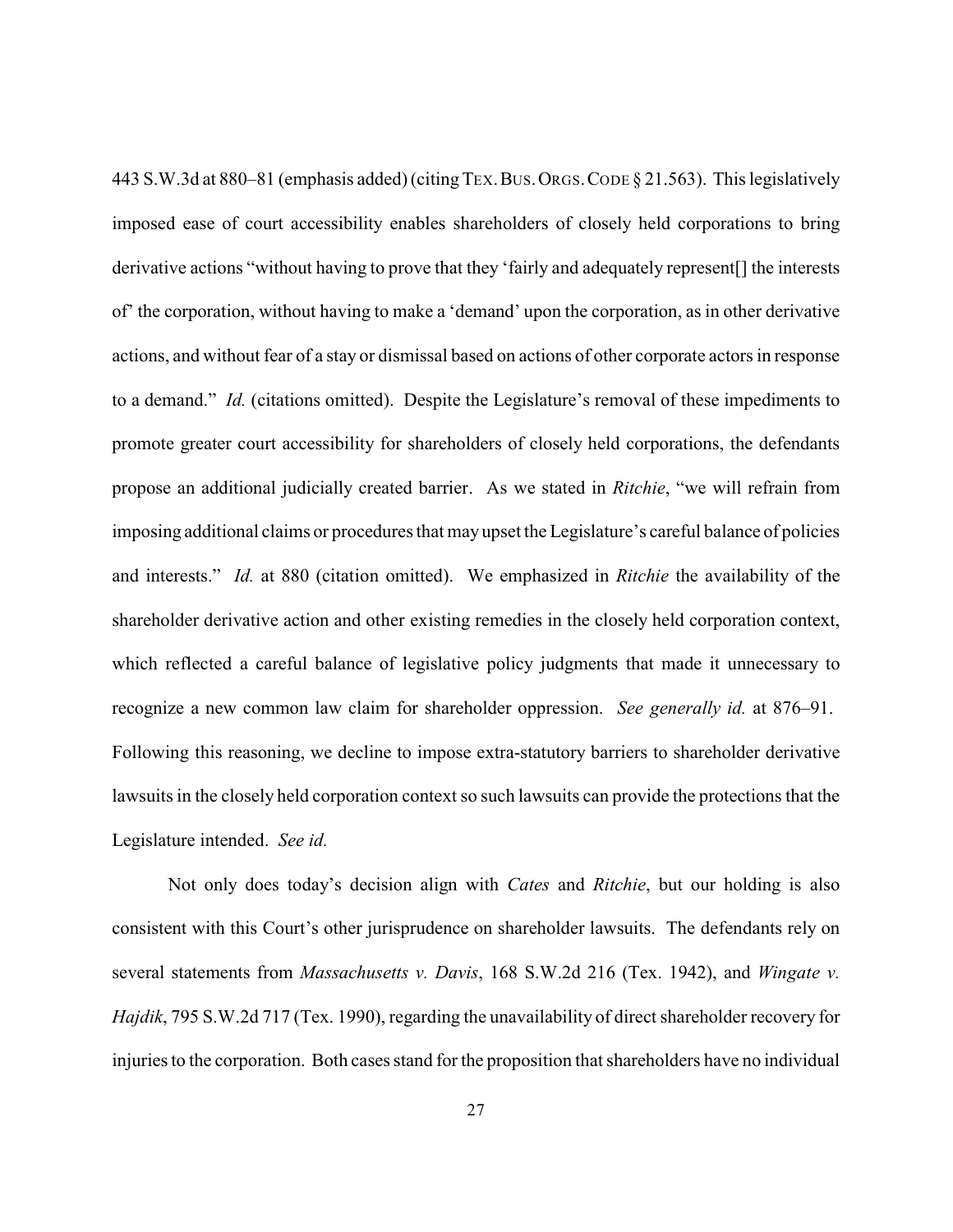or direct claims for injuries to the corporation. *See Wingate*, 795 S.W.2d at 719; *Davis*, 168 S.W.2d at 221. These holdings are reflected in our statutes. Under article 5.14(L), there is not an absolute right for a shareholder to recover directly for claims based on corporate injuries. Rather, if justice requires, a court may treat a derivative proceeding like a direct action and allow the shareholder to recover directly. TEX.BUS.CORP.ACT art. 5.14(L). But the proceeding still must be derivative. *See id.*; *Swank v. Cunningham*, 258 S.W.3d 647, 665 (Tex. App.—Eastland 2008, pet. denied) ("A trial court's decision to treat an action as a direct action . . . so as to allow recovery to be paid directly to a shareholder plaintiff, as opposed to the corporation, does not mean that the action is no longer a derivative proceeding."). In *Wingate*, the Court simply held that a shareholder may still recover damages "for wrongs done to him individually 'where the wrongdoer violates a duty arising from contract or otherwise, and owing directly by him to the stockholder.'" 795 S.W.2d at 719 (quoting *Davis*, 168 S.W.2d at 222). But to recover in an individual capacity for non-derivative claims, the shareholder "must prove a personal cause of action and personal injury." *Id.* 

Further, the case of *Pledger v. Schoellkopf*, 762 S.W.2d 145 (Tex. 1988) (per curiam), which the defendants rely upon in support of their standing argument, is not inconsistent with our holding today. *Pledger* involved a shareholder's cross-claim against fellow shareholders for fraud, tortious interference with business relationships, and material misrepresentations. *Id.* at 145. The court of appeals reversed a jury verdict that was in the plaintiff's favor because the causes of action belonged to the corporation and the plaintiff and cross-defendants were its shareholders. *Id.* This Court held that the shareholder plaintiff was entitled to recover because the cross-defendants waived their right to complain about the capacity in which the shareholder plaintiff sued them by failing to file a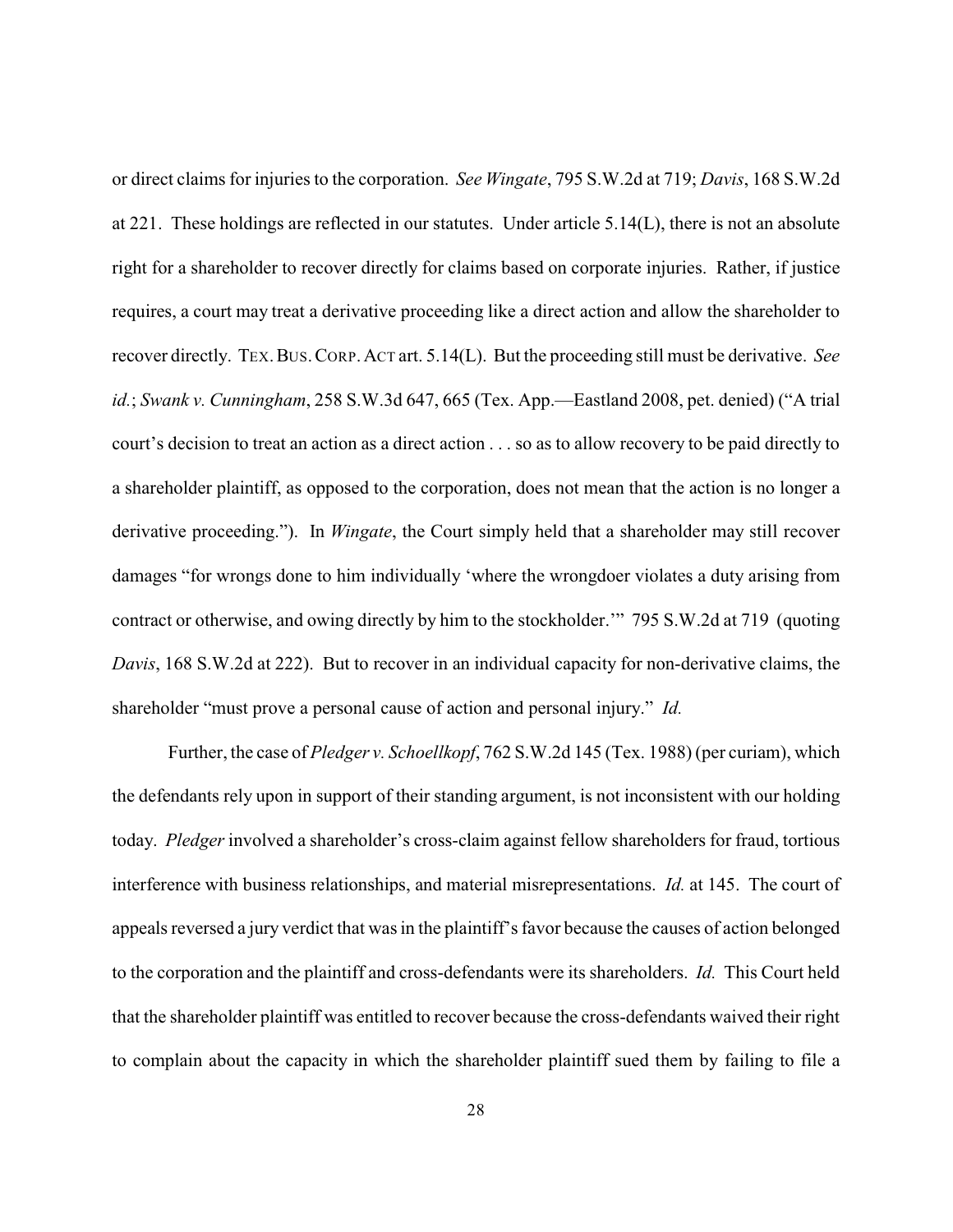verified denial under Texas Rule of Civil Procedure 93(2). *Id.* at 146. "When capacity is contested, Rule 93(2) requires that a verified plea be filed anytime the record does not affirmatively demonstrate the plaintiff's or defendant's right to bring suit or be sued in *whatever* capacity he is suing." *Id.* (citing TEX. R. CIV. P. 93(2)). The Court did not address whether a shareholder plaintiff's pleadings must overcome the business judgment rule to sue on behalf of a corporation in a representative capacity.

Finally, as Webre points out, our decision in *Eye Site, Inc. v. Blackburn*, 796 S.W.2d 160 (Tex. 1990), cuts against the defendants' position. At the outset of that opinion, the Court made a point to "confirm that the complaints raised by [the shareholder plaintiff] belong exclusively to [the corporation]." *Id.* at 161. At that time, the Texas Rules of Civil Procedure contained a requirement that "[t]he derivative suit may not be maintained if it appears that the plaintiff does not fairly and adequately represent the interests of the shareholders similarly situated in enforcing the right of the corporation." *Id.* (quoting former TEX.R.CIV. P. 42(a) (1940, amended 2003)). We noted that this procedural rule was patterned after Federal Rule of Civil Procedure 23.1, "which is designed to prevent shareholders from interfering with legitimate discretion in corporate governance and suing in place of the corporation where doing so disserves the legitimate interests of the corporation or its shareholders." *Id.*(citing *Daily Income Fund, Inc.*, 464 U.S. at 531–32 & n.7). The Court concluded that "[t]he literal terms of [the former Texas Rule of Civil Procedure] and the need to provide a remedy in instances of corporate misconduct convince us that we cannot preclude the sole dissenting shareholder in a close corporation from enforcing the right of the corporation." *Id.* at 162. The Court observed that the shareholder plaintiff was in a unique position "[a]s the sole minority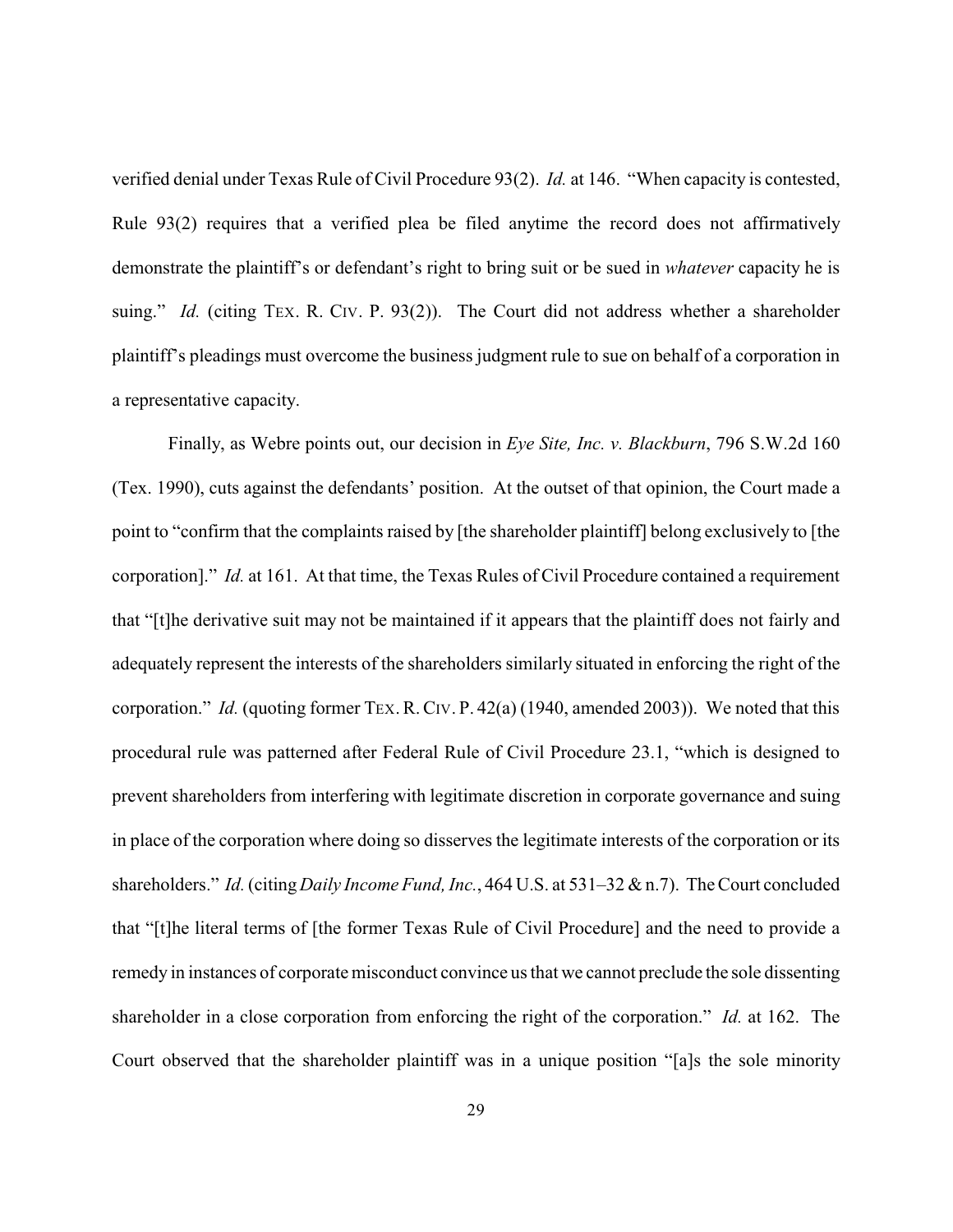shareholder representing the corporation against all other shareholders, . . . and his interests differ[ed] from those of the remaining shareholders." *Id.* at 163. The Court held that the shareholder plaintiff was "in compliance with our corporation laws and our derivative action rule, and he has standing to pursue the corporation's claim." *Id.*

Accordingly, we reaffirm that when a shareholder of a closely held corporation brings a derivative proceeding "in compliance with our corporation laws and our derivative action rule, . . . he has standing to pursue the corporation's claim." *Id.* Through sections (B) through (H) of article 5.14, the Legislature has given directors of publicly traded corporations the ability to exercise their business judgment in handling the corporation's legal disputes. *See* TEX. BUS. CORP. ACT art. 5.14(B)–(H). By virtue of article 5.14(L), closely held corporations do not have the same deference to their boards of directors' decision-making with respect to pursuing corporate causes of action. *See id.* art 5.14(L). When a closely held corporation is injured, and such an injury decreases the value of its shares, its shareholders have standing to pursue the corporation's causes of action derivatively. Thus, courts have jurisdiction to decide shareholder derivative litigation brought on behalf of closely held corporations, and it is immaterial whether the board of directors approves or disapproves of the derivative litigation. The court of appeals properly concluded that the business judgment rule does not deprive Webre of standing to assert a derivative proceeding on behalf of a closely held corporation in this case. *See* 358 S.W.3d at 335–37.

#### **C. Double-Derivative Standing**

We next address whether the court of appeals erred in recognizing the concept of doublederivative standing. "In a 'double derivative' action, the shareholder is effectively maintaining the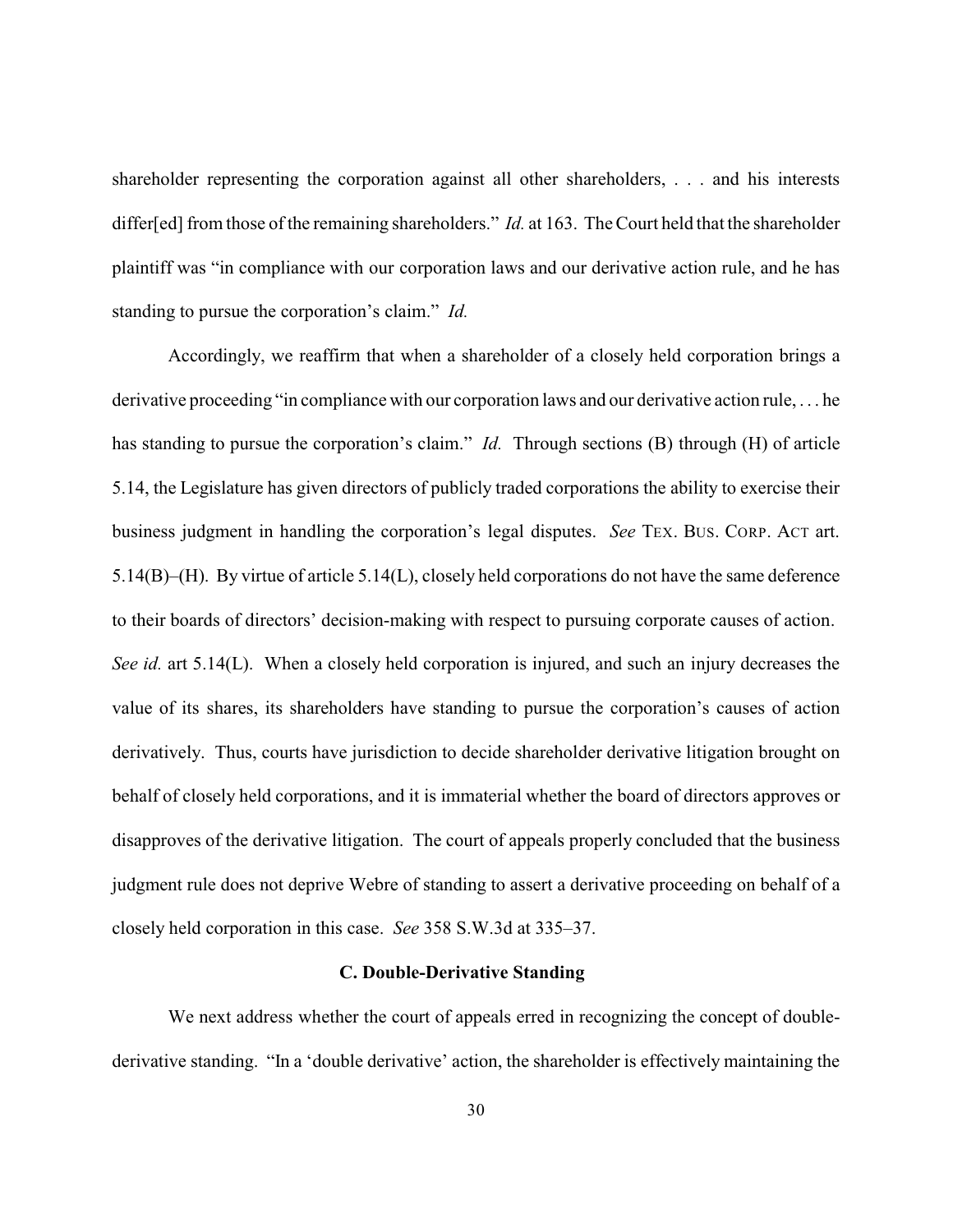derivative action on behalf of the subsidiary, based upon the fact that the parent or holding company has derivative rights to the cause of action possessed by the subsidiary." *Blasband v. Rales*, 971 F.2d 1034, 1043 (3rd Cir. 1992) (quoting 13 CHARLES R.P. KEATING, GAIL A. O'GRADNEY, FLETCHER CYCLOPEDIA OF THE LAW OF CORPORATIONS § 5977 (rev. ed. 1991)). Texas United is the sole shareholder of United Salt. Webre asserts that he has standing to bring a derivative suit on behalf of United Salt because he is a shareholder of United Salt's only shareholder, which provides him with a beneficial or equitable ownership interest in United Salt under the reasoning of *Roadside Stations, Inc. v. 7HBF, Ltd.*, 904 S.W.2d 927 (Tex. App.—Fort Worth 1995, no writ). The defendants contend that only the actual shareholder of a corporation can bring a derivative suit in that corporation's name, and that the definition of a shareholder in the TBCA includes only"shareholders of the corporation whose cause of action he or she purports to prosecute." The court of appeals agreed with Webre that, under the reasoning set out in *Roadside*, "Webre, as a stockholder in Texas United, is also an equitable owner of stock in United Salt because Texas United owns all of the stock in United Salt." 358 S.W.3d at 333 (citing *Roadside Stations, Inc.*, 904 S.W.2d at 931). We agree with Webre and the court of appeals.

In the TBCA, a shareholder is defined to mean "the person in whose name shares issued by a corporation are registered at the relevant time in the share transfer records maintained by the corporation." TEX. BUS. CORP. ACT art. 1.02(A)(22). In the "Derivative Proceedings" provisions, article 5.14(A)(2) defines a shareholder: "'Shareholder' *includes* a beneficial owner whose shares are held in a voting trust or by a nominee on the beneficial owner's behalf." *Id.* art. 5.14(A)(2) (emphasis added). Under the Code Construction Act, "'[i]ncludes' and 'including' are terms of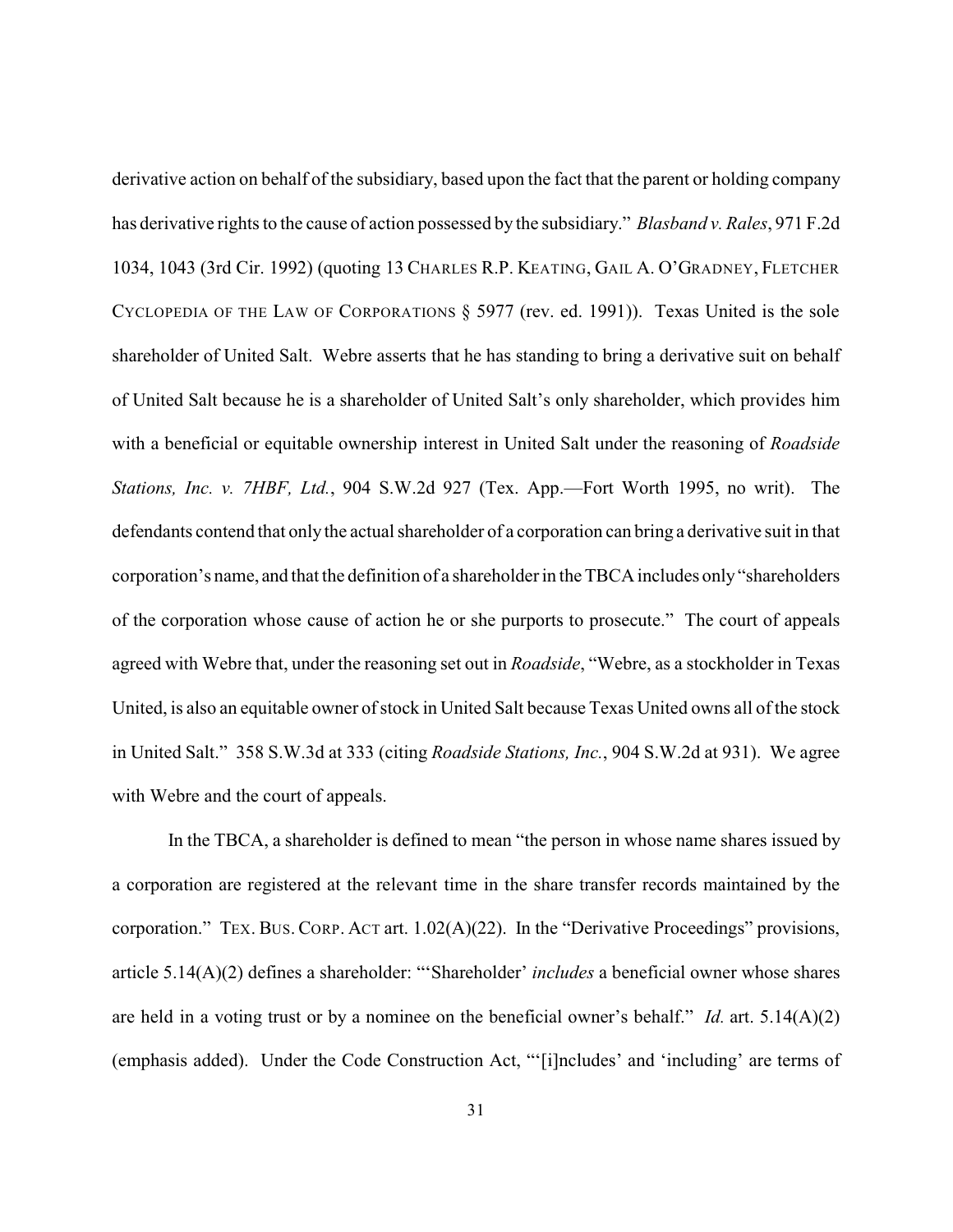enlargement and not of limitation or exclusive enumeration, and use of the terms does not create a presumption that components not expressed are excluded." TEX. GOV'T CODE § 311.005(13).

Turning to *Roadside*, which Webre relies upon for its recognition of equitable ownership, there the court addressed a question of first impression of "whether a stockholder in the parent company can bring a suit on behalf of a subsidiary." *Roadside Stations, Inc.*, 904 S.W.2d at 930. At that time, the pre-1997 version of the TBCA stated that a derivative suit may be brought if "[t]he plaintiff was a record or beneficial owner of shares . . . at the time of the transaction of which he complains." *Id.* (citing the pre-1997 version of TEX. BUS. CORP. ACT art. 5.14(B)(1), Act of May 26, 1973, 63rd Leg., R.S., ch. 545, § 37, 1973 Tex. Gen. Laws 1486, 1508–09 (amended 1997) (expired January 1, 2010)). The court ultimately answered the question by holding:

Stockholders of a corporation are the equitable owners of the assets of the corporation. Consequently, 7HBF, as a stockholder with a fifty percent interest in Nu–Way, Inc., also is an equitable owner of fifty percent of the stock of Nu–Way Distributing Co. because Nu–Way, Inc. is the owner of all stock in Nu–Way Distributing Co. We agree . . . that such an equitable ownership interest gives one standing to bring a derivative suit. Therefore, we conclude 7HBF has standing to bring this derivative suit.

*Id.* at 931 (citations omitted).

In the instant case, the court of appeals applied *Roadside*'s reasoning and held that Webre's ownership of Texas United stock made him an "equitable owner of stock in United Salt because Texas United owns all of the stock in United Salt." 358 S.W.3d at 333 (citing *Roadside Stations, Inc.*, 904 S.W.2d at 931). In reaching its decision, the court of appeals explained that the post-1997 version of article 5.14(A) allows a "shareholder" to bring a derivative lawsuit, and "the applicable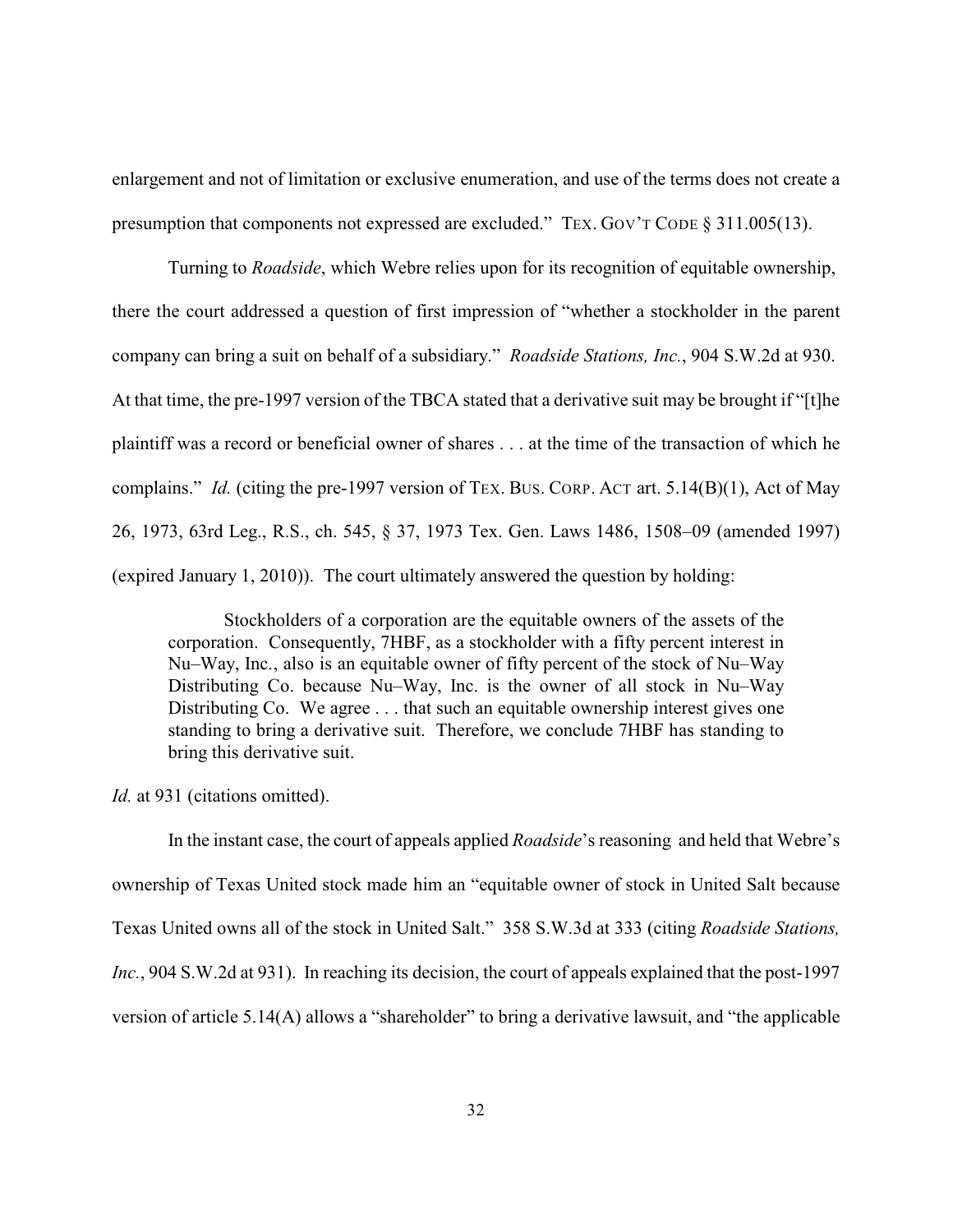version of article 5.14(A) does not exclude 'equitable owners' from its definition of a shareholder." *Id.* (citing TEX. BUS. CORP. ACT art. 5.14(A)(2)).

The Court recognized that "the stockholders are the beneficial owners of the assets of the corporation" well over a century ago. *See Aransas Pass Harbor Co. v. Manning*, 63 S.W. 627, 629 (Tex. 1901). Recognition of a shareholder's beneficial or equitable ownership interest is based on reasoning that "the shareholders are the ultimate owners of the corporate property [because] when the corporation is dissolved and its creditors are satisfied, they hold title to the assets in proportion to their respective shares." *Id.* Fifty years after *Aransas Pass Harbor Co.*, the Court reiterated that the concept of beneficial ownership means "the beneficial title to the assets of the corporation is in the stockholders." *Humble Oil & Ref. Co. v. Blankenburg*, 235 S.W.2d 891, 894 (Tex. 1951). The Court held the plaintiff met the burden of proving he held title to stock in a corporation to maintain a suit involving the corporation's property: "As the owner of 90 shares of the stock petitioner is the beneficial owner of its proportionate part of the corporation's assets and thus is the beneficial owner of an undivided interest in the property for which it sues." *Id.* Further, we recently examined the definitions of "beneficial interest" and "beneficial ownership" in the context of transferring interests in a partnership and a limited liability company:

The legal dictionary broadly defines "beneficial interest" as "[a] right or expectancy in something (such as a trust or an estate), as opposed to legal title to that thing." BLACK'S LAW DICTIONARY 885 (9th ed. 2009). Similarly, we have said that "'beneficial interest' is profit, benefit or advantage resulting from contract or ownership of estate as distinct from legal ownership or control." *Satterlee v. Gulf Coast Waste Disposal Auth.*, 576 S.W.2d 773, 777 (Tex. 1978) (citing *Christiansen v. Dep't of Soc. Sec.*, 15 Wash. 2d 465,131 P.2d 189 (1942)). Record title, on the other hand, typically refers to legal evidence of a person's ownership rights in property. *See Longoria v. Lasater*, 292 S.W.3d 156, 165 (Tex. App.—San Antonio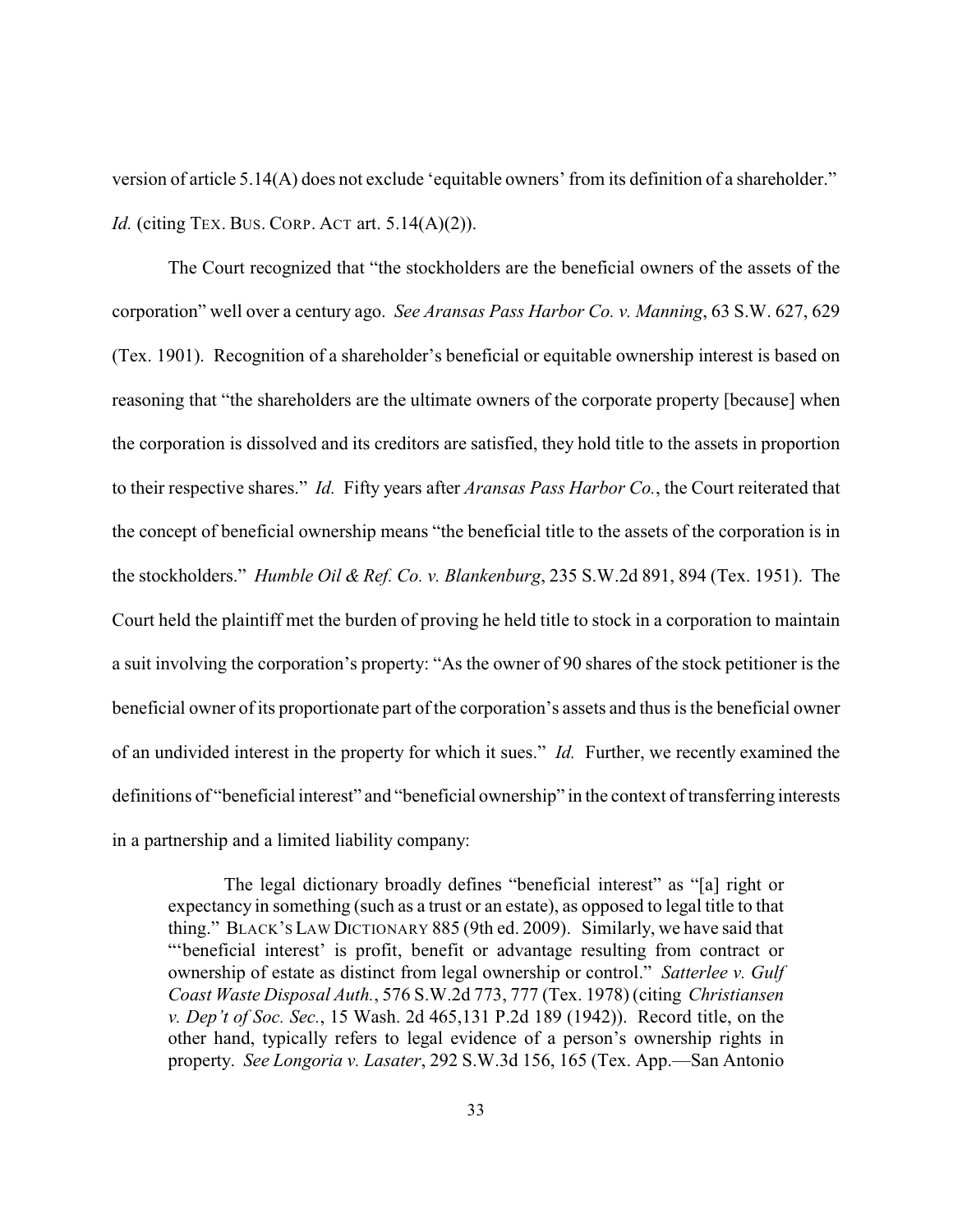2009, pet. denied) (citing BLACK'S LAW DICTIONARY 1523 (8th ed. 2004)). "Beneficial ownership" is defined as "[a] beneficiary's interest in trust property" or "a corporate shareholder's power to buy or sell the shares, though the shareholder is not registered on the corporation's books as the owner." BLACK'S LAW DICTIONARY 1215 (9th ed. 2009).

*Milner v. Milner*, 361 S.W.3d 615, 620–21 (Tex. 2012). Some courts have phrased this concept of beneficial ownership or interest as one of equitable ownership. *E.g.*, *Cotten v. Weatherford Bancshares, Inc.*, 187 S.W.3d 687, 697 (Tex. App.—Fort Worth 2006, pet. denied), *disapproved of on other grounds by Ritchie*, 443 S.W.3d 856 ("[S]hareholders of a corporation are equitable or beneficial owners of the corporation's assets."); *Martin v. Martin, Martin & Richards, Inc.*, 12 S.W.3d 120, 124 (Tex. App.—Fort Worth 1999, no pet.) (stating that "[t]he shareholders of a corporation are the equitable owners of its assets," and that shareholders are the "beneficial owners of corporate property"); *Boston &Tex. Corp. v. Guarantee Life Ins. Co.*, 233 S.W. 1022, 1024 (Tex. Civ. App.—Galveston 1921, writ ref'd) ("[T]he doctrine that the stockholders of a corporation are in final analysis the equitable owners of its property . . . . is well fortified by authority in Texas, as well as elsewhere."). No matter the terminology, this Court has never called into doubt the now familiar understanding that "the stockholders are the [beneficial or equitable] owners of the assets of the corporation." *See Aransas Pass Harbor Co.*, 63 S.W. at 629.

Accordingly, we agree with *Roadside* and the court of appeals' reasoning. Article 5.14(A)(2)'s definition of a shareholder uses the term "includes," which "does not create a presumption that components not expressed are excluded." TEX.GOV'TCODE § 311.005(13). Thus, under article 5.14(A)(2), a shareholder certainly includes "a beneficial owner whose shares are held in a voting trust or by a nominee on the beneficial owner's behalf," but a shareholder may also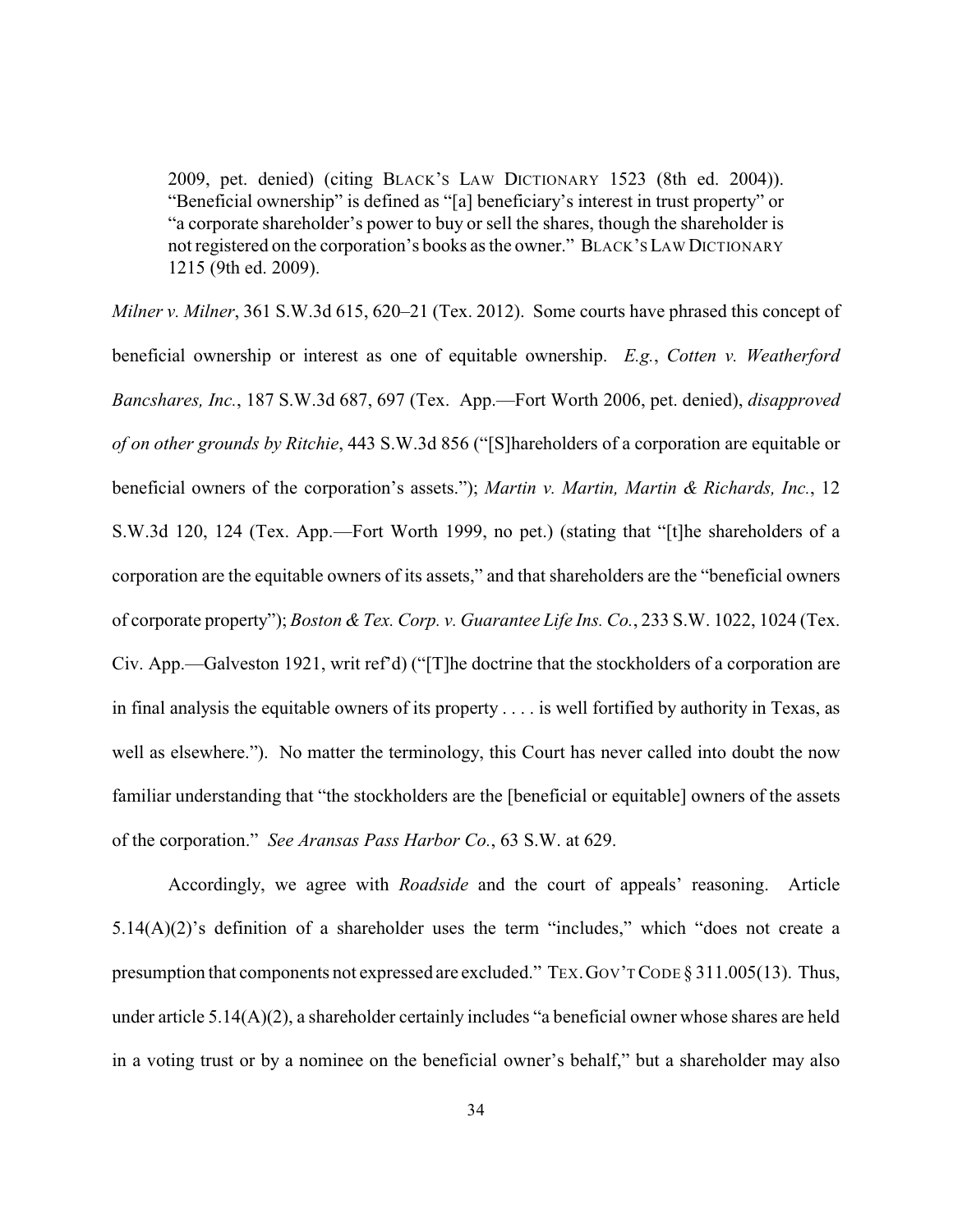include othertypes of beneficial ownership—like when a shareholder of a parent holding corporation has a beneficial or equitable ownership interest in a wholly owned subsidiary. Our holding is once again buttressed by the fact that the Legislature made the statutory standing provisions of article 5.14(B) inapplicable to closely held corporations. *See* TEX. BUS. CORP. ACT art. 5.14(L). Because section (B) did not apply to Webre, he was not required to be "a shareholder of the corporation [i.e., United Salt] at the time of the act or omission complained of." *See* TEX. BUS. CORP. ACT art. 5.14(B), (L). Giving meaning to the Legislature's removal of the requirement that Webre must be a shareholder in United Salt to assert a derivative lawsuit on its behalf is consistent with our conclusion that "the Legislature has enacted special rules to allow [a closely held corporation's] shareholders to more easily bring a derivative suit on behalf of the corporation." *Ritchie*, 443 S.W.3d at 880–81 (citing TEX. BUS. ORGS. CODE § 21.563). Thus, in the closely held corporation context, the derivative plaintiff is not required to be a shareholder of the corporation he is bringing suit on behalf of, and the definition of a shareholder does not exclude those with a beneficial or equitable interest in a subsidiary. We conclude that the Legislature has provided for doublederivative suits of this nature.<sup>14</sup>

Were we to hold otherwise, the directors of a closely held holding corporation could create a wholly owned subsidiary to circumvent the Legislature's intent to make it easier for shareholders

<sup>&</sup>lt;sup>14</sup> We limit our holding to the situation presented in this case in which a shareholder of a closely held parent corporation asserts double-derivative standing to assert a cause of action on behalf of a wholly owned subsidiary. This situation is distinct from one in which a purported shareholder attempts to pursue a derivative action based on conduct that occurred before the purported shareholder held an ownership interest in any shares of any corporation. *See, e.g.*, *Willis v. Donnelly*, 199 S.W.3d 262, 276–78 (Tex. 2006) (declining to decide the question of "whether Texas law recognizes a doctrine of equitable title to stock and the contours of such a doctrine" because "all the alleged breaches of fiduciary duty occurred before [the plaintiff] became a shareholder and before he was entitled to shareholder status").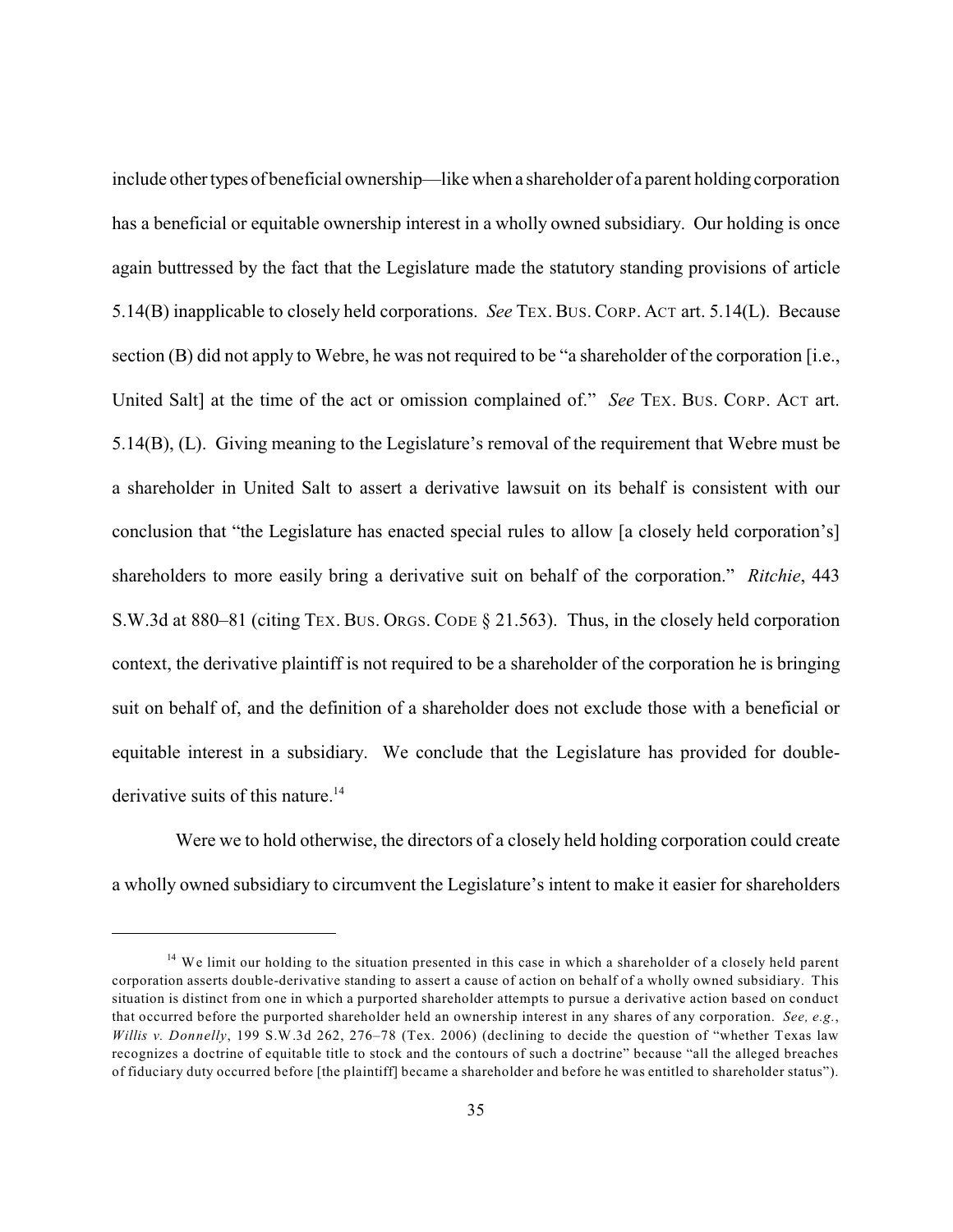to assert derivative proceedings on behalf of closely held corporations. *See id.* In considering this precise issue, the Supreme Court of Illinois recognized that refusal to recognize double-derivative standing would leave "[a] shareholder of record in the holding company . . . without remedy, even where . . . the holding company is the wrongdoer." *Brown v. Tenney*, 532 N.E.2d 230, 233 (Ill. 1988). "The additional layer in the corporate structure would prevent the righting of many wrongs and would insulate the wrongdoer from judicial intervention." *Id.*(citation omitted); *cf. Zauber*, 591 S.W.2d at 937 ("The reasoning behind allowing a shareholder to maintain a suit in the name of the corporation when those in control wrongfully refuse to maintain it is that a shareholder has a proprietary interest in the corporation."). We believe such a result would be contrary to the Legislature's intent in removing the restrictions for shareholder derivative proceedings in the closely held corporation context. Thus, in the closely held corporation context, we reject "an interpretation [that] could deprive the corporation of any remedy it might have as the result of wrongs done it by the major shareholders." *Eye Site, Inc.*, 796 S.W.2d at 163.

It is axiomatic that standing to assert a derivative action on behalf of a wholly owned subsidiary requires standing to assert a derivative action on behalf of the parent corporation. As a shareholder of Texas United, Webre has an equitable or beneficial ownership interest in Texas United's assets. Texas United owns all of United Salt and the right to assert a shareholder derivative proceeding on behalf of United Salt. We have already concluded that Webre has standing to assert a derivative proceeding on behalf of Texas United, and therefore, he has standing to assert a derivative proceeding on behalf of United Salt. The court of appeals did not err in reaching the same conclusion. *See* 358 S.W.3d at 332–34.